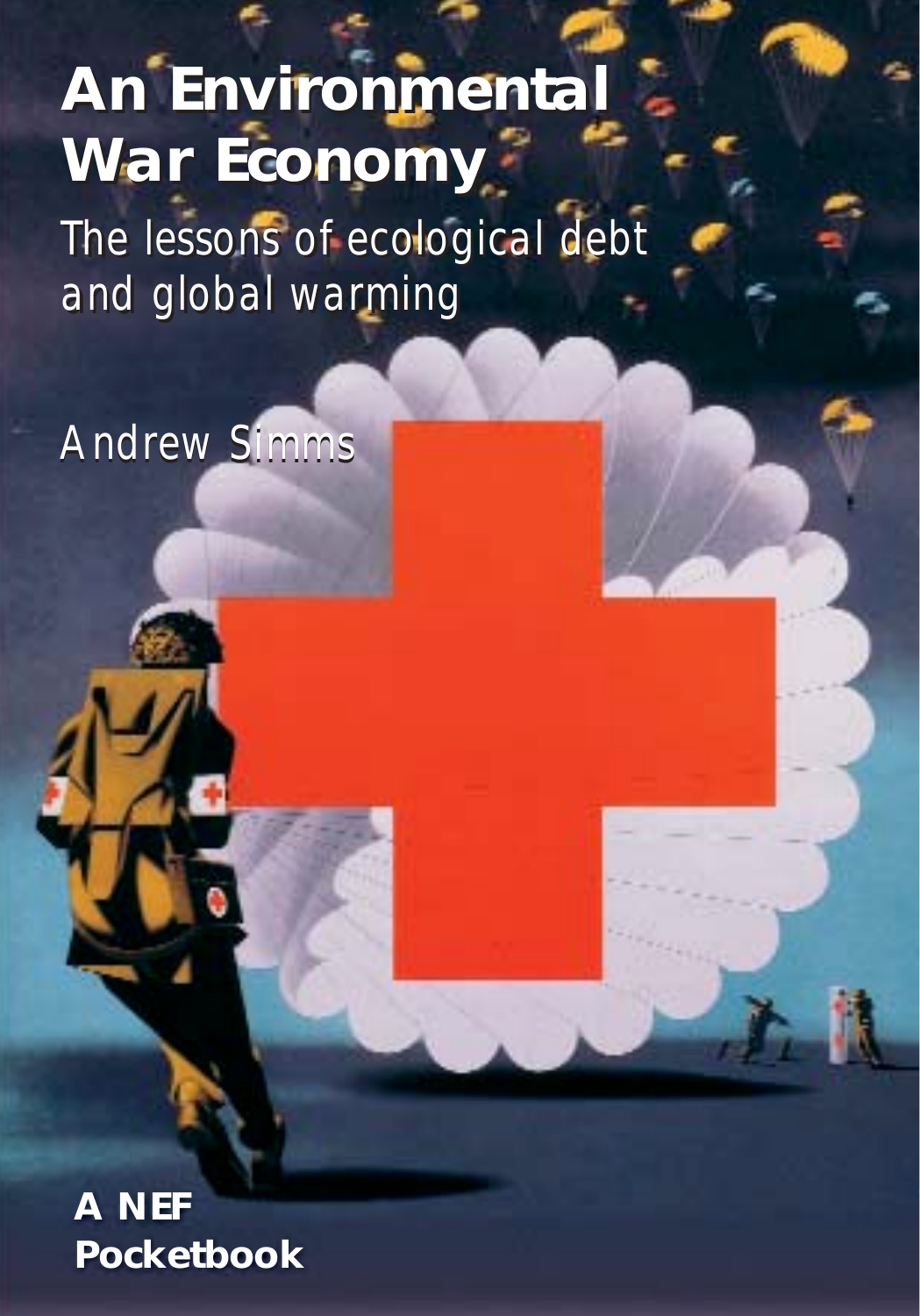

The New Economics Foundation (NEF) was founded in 1986 by the leaders of The Other Economic Summit (TOES), which has forced issues such as international debt on to the agenda of the G7/G8 summit meetings. It has taken a lead in helping establish new coalitions and organisations, such as the Jubilee 2000 debt relief campaign, the Ethical Trading Initiative, backed by the Government and leading retailers, the UK Social Investment Forum and the Green Gauge "alternative" indicators of social and environmental progress.

NEF is a registered charity, funded by individual supporters, trusts, business, public finance and international donors, and acting through policy, research, training and practical initiatives to promote a "new" economy – one which is people-centred, delivers quality of life and respects environmental limits. Its strategic areas currently include the global economy, corporate accountability, community finance and participative democracy. It is now recognised as one of the UK's leading think-tanks.

To become a NEF supporter, and receive its publications at a discount, contact Sue Carter at the address below.

#### **New Economics Foundation**

Cinnamon House, 6–8 Cole Street London SE1 4YH, United Kingdom

Registered charity number 1055254

*Tel:* +44 (0)20 7407 7447 *Fax:* +44 (0)20 7407 6473

*Email:* info@neweconomics.org.uk *Web:* www.neweconomics.org.uk

*Executive Director:* Ed Mayo

#### **NEF Pocketbooks**

*Editor:* David Nicholson-Lord *Design: the Argument by Design* 

**ISBN** 1 899 407 391 First published: 2001

*Cover Picture:* Parachute Medical Services recruitment poster. From the WW2 poster catalogue at the Imperial War Museum, London (Artist: Abram Gates). *Acknowledgement:* To Joe Drury for background research.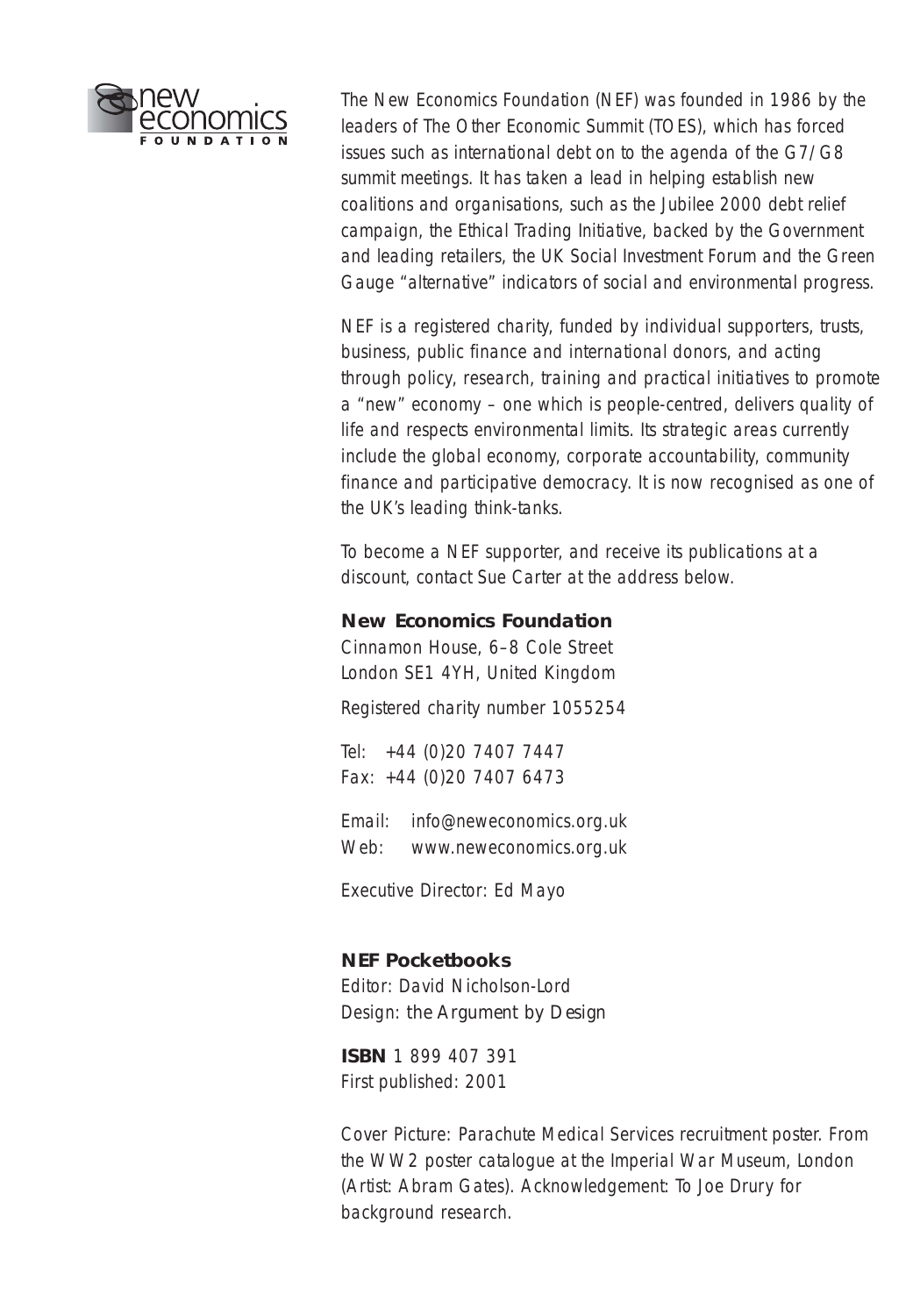# **An Environmental War Economy**

The lessons of ecological debt and global warming

Andrew Simms

### **Contents**

| Introduction: A World Turned Upside Down 1 |                                                       |
|--------------------------------------------|-------------------------------------------------------|
|                                            |                                                       |
|                                            | 2 What is Happening to the Climate? 8                 |
|                                            | 3 The Roots of Ecological Debt 17                     |
|                                            | 4 An Environmental War Economy 26                     |
|                                            | 5 Why We Need to Act Now 34                           |
|                                            | 6 The Arguments for Eco-Debt - A Summary $\ldots$ .38 |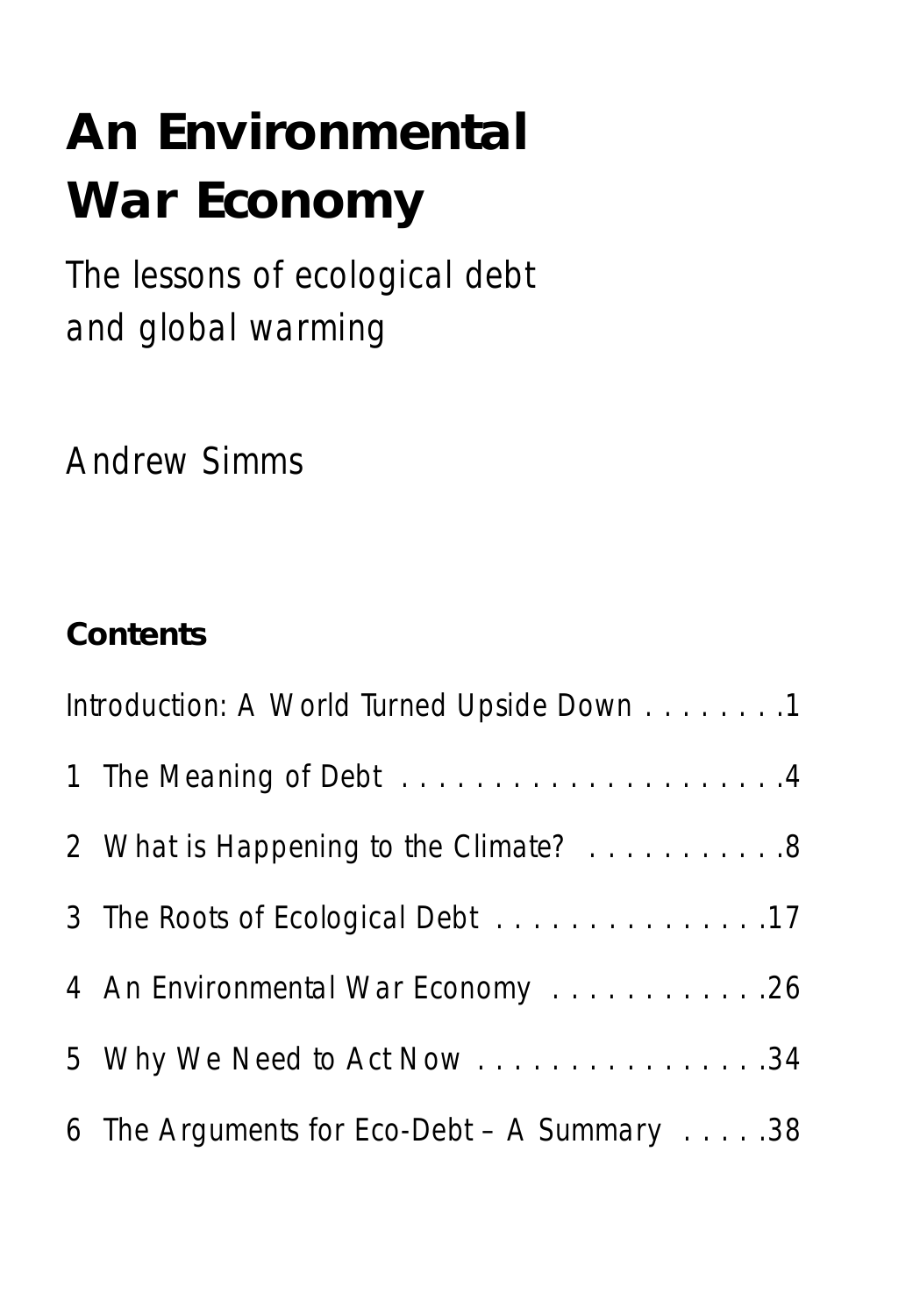## **Introduction:**  A World Turned Upside Down

*"But with sorrow we observe that, contrary to the… repeated advices formerly given by this meeting against an inordinate pursuit after riches, too many have launched into trades and business above their stocks and capacities; by which unjustifiable proceedings and high living, they have involved themselves and families in trouble and ruin, and brought considerable loss upon others."*

*Quaker epistle, 1732, written after the South Sea Bubble*

Global warming is spilling over – seas over defences, rivers over banks, one wave of issues on top of another. The always-contentious balance of power between rich and poor countries is about to flip. A paradigm shift is emerging not from politics or ideology, but from a deep fissure opening up between two great continental plates – on one hand, the way the world does business, on the other, the limited tolerance of the earth's environment that business depends on.

The flip will occur imperceptibly over coming years in conference halls that shelter a jumble of international negotiations. It will happen at ministerial meetings of the World Trade Organisation; and as the United Nations tries to drum up finance to pay for a long list of international development targets for the year 2015. It will happen at talks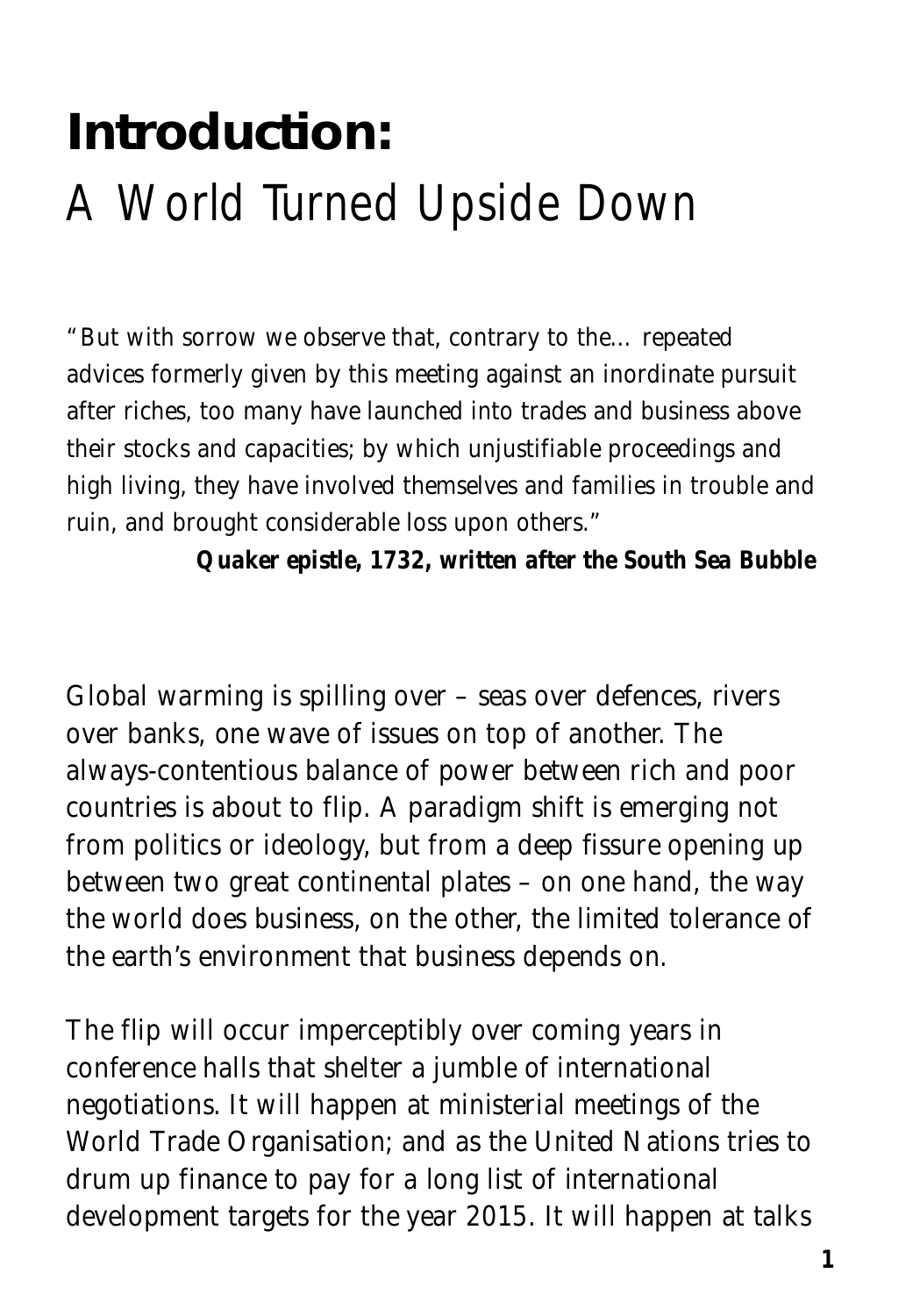### *Introduction*

on climate change and on implementing the Earth Summit agenda; at meetings of the Group of Seven industrialised countries, the World Bank and International Monetary Fund; even in the policy playgrounds of the bureaucratic elite – the World Economic Forum, the Bilderberg group and so on.

The reason for the impending change is alarmingly simple. Rich countries' unequal use of the global commons of the atmosphere is running up a gigantic ecological debt – a kind of "black hole" in the resource budget of the planet. That debt, and climate change itself, creates an entirely new context for all dialogue between nations. As poor countries become increasingly aware of the issue they will question the right by which rich countries, and their financial institutions, exert authority over them.

They may well seek compensation through international courts – or, perhaps, through reverse debt swaps, in which environmental debts are exchanged for rich country equity. They will also challenge the continuing status quo of unequal global wealth distribution, powered by the unequal use of our fossil fuel inheritance.

Climate change is propelling ecological debt to the centre of the globalisation debate. The shift goes deep. A plan to tackle global warming cannot succeed unless it concedes each individual's logical claim to the atmosphere. Over time, the equal distribution of property rights in the air above our heads will mean the biggest economic and geo-political realignment of recent history.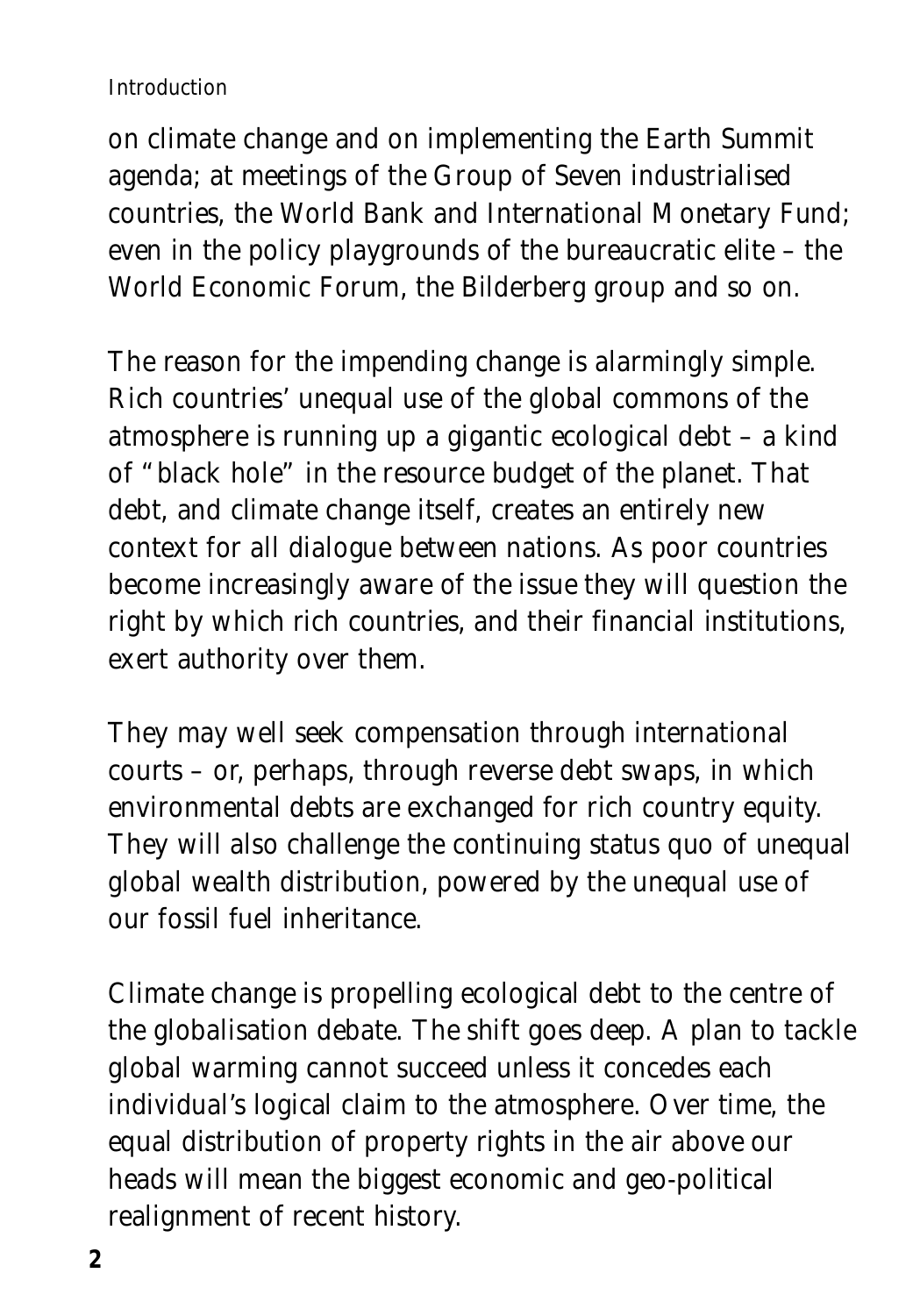Reassuringly, precedents do exist for the lifestyle changes in rich countries necessary to tackle ecological debt.

Economic upheaval in wealthy countries will be similar to that experienced in wartime. Today, however, the enemy is a hostile climate, not another nation. But experience shows that the "environmental war economy" we need is not only possible: it could actually improve human well-being.

The international debt crisis is still an open wound between rich and poor countries. Yet out of it may be emerging not merely a way of coping with global warming but a means to spread prosperity more evenly around the world, and to benefit everyone.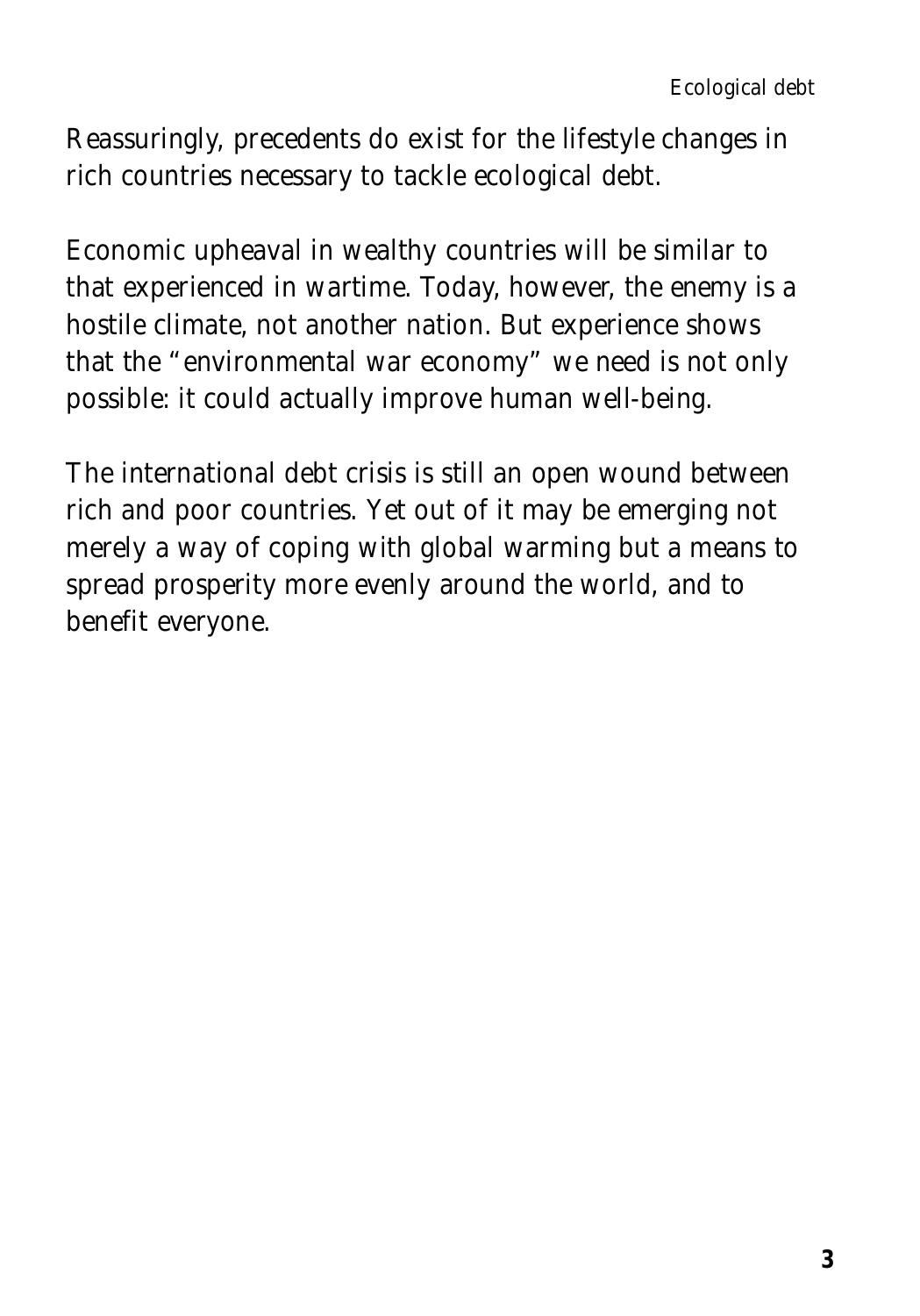## **1 The Meaning of Debt**

*"And his lord was wroth and delivered him to the tormentors till he should pay all that was due unto him."* 

*Parable of the ungrateful servant*

What kind of debts do you have? Unpayable emotional debts to friends? Debts of favour that you "owe" until they get called in? Or financial debts to banks or loan sharks?

Every debt has a story. A poor country not paying its foreign debts becomes a financial pariah state, isolated and denied international assistance. A financially excluded individual driven into the arms of unofficial moneylenders faces physical abuse or worse. Bankruptcy or prison hang in the air for most ordinary debtors.

Ecological debt is probably the least recognised form of debt yet it threatens the biggest storehouse of value we possess, our home planet. It doesn't have to be paid back in the conventional sense. No matter how far an individual or country goes into the red, nothing forces them to change their behaviour. One of the defining narratives of our time tells us that the more we go into ecological debt – in other words, the more we consume over and above our personal "share" of the environment's carrying capacity – the happier we will be. It's not unlike an alcoholic, bent on suicide, going to his doctor and being prescribed a bottle of whisky and a loaded gun.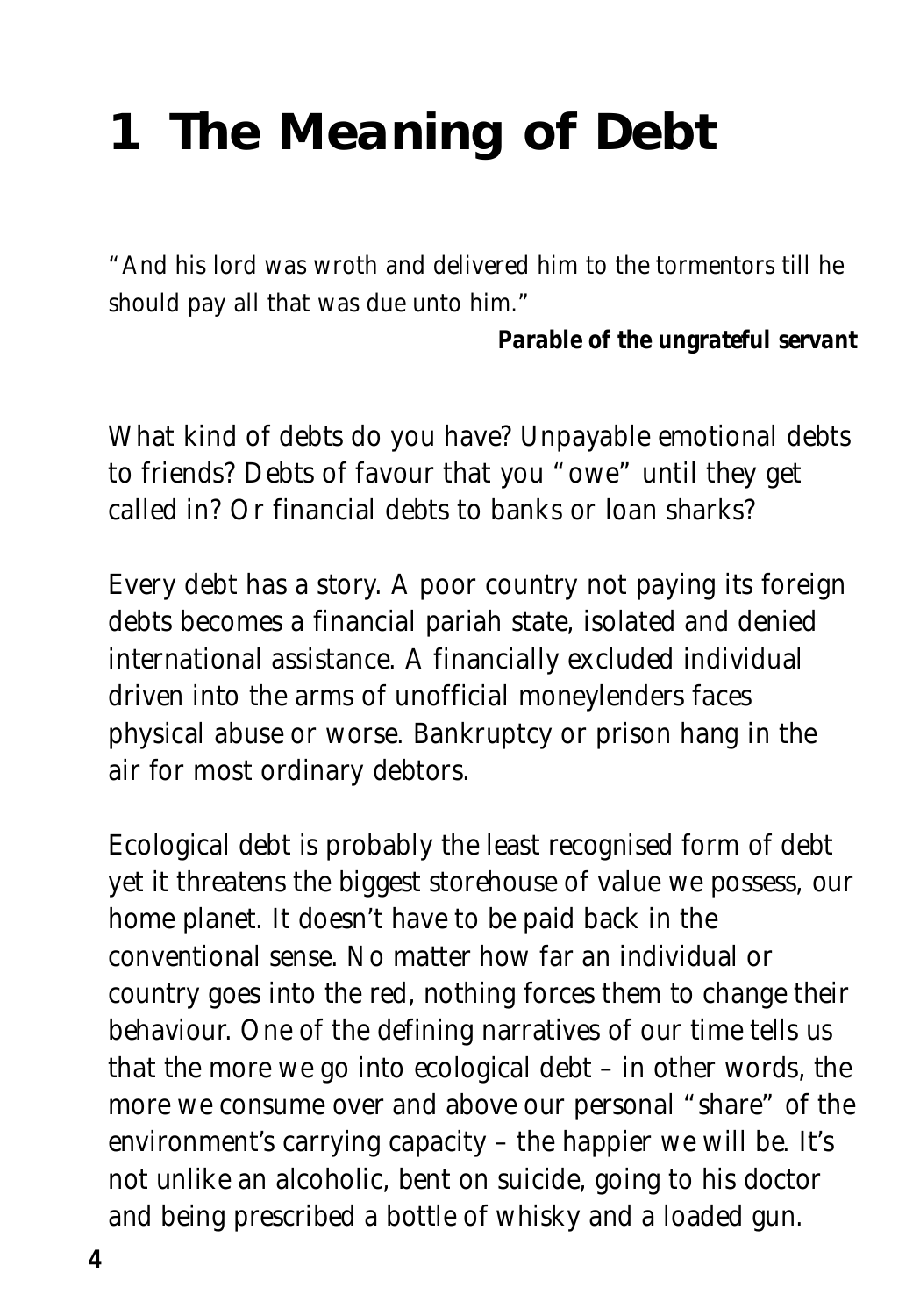## Defining eco-debt

The principle behind ecological debt is that no one owns the atmosphere – it is a true global commons – yet we all need it. On that basis everyone has an equal right to its services – in one sense, an equal right to pollute.

The minimum cuts in total carbon dioxide emissions needed to stabilise carbon dioxide concentration in the atmosphere are estimated by the Intergovernmental Panel on Climate Change to be between 60 and 80 per cent of the pollution levels reached in 1990. Assuming an equal "right-to-pollute", it is possible to calculate a threshold for sustainable consumption for each individual. If a country uses up fossil fuels at a rate higher than this *per capita* entitlement allows, it runs up an ecological, or "carbon", debt.

From this perspective it's obvious that industrialised countries are running up a massive carbon debt, while poor, conventionally indebted, countries are actually in credit. If the compound carbon "interest" of two centuries of northern industrialisation could be calculated, the debt would be astronomical.

Carbon debt is also an indicator of unsustainable production and consumption. Fossil-fuel use and economic output broadly rise and fall together. It is thus possible to measure how much economic output depends on over-utilising these non-renewable resources and to give carbon debt illustrative economic values which also express resource efficiency. Such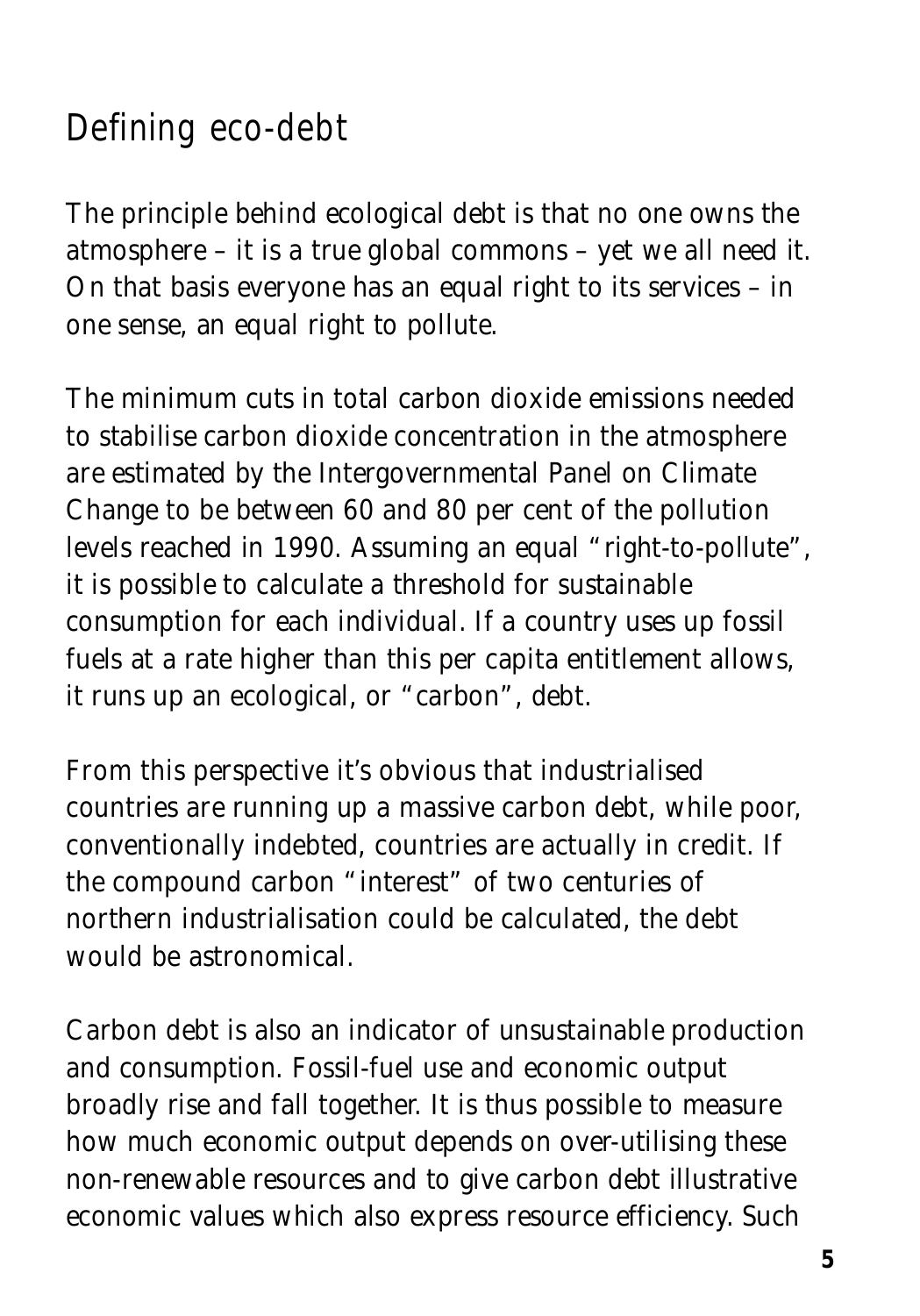#### *The Meaning of Debt*

calculations show conventionally indebted poor countries in carbon *credit* up to three times the value of their conventional debts. G7 nations, however, have economies dependent on the unsustainable use of fossil fuels, to the tune of trillions of dollars. In effect, this is a kind of debt – made up of stolen economic and environmental space.

Eco-debt raises many questions, ethical, practical and political, for industrialised countries. Should developing countries be compensated for the carbon debt and its consequences, and if so, how? Climate change is mostly caused by consumption in rich countries. In March 2001, Bangladesh's environment minister said that if official predictions about sea-level rise are fulfilled, one fifth of her nation would vanish underwater, creating 20 million "ecological refugees". Would the rich countries be prepared to accept them as environmental refugees, she asked?

Ecological debt reveals a world turned upside down. In one world, sober-suited government officials and financial commentators decry economic folly and irresponsible behaviour. They warn of moral hazard if more credit is extended or if debts are cancelled. In another, the *Financial Times*, club paper of the economic elite, produces a magazine called *How to Spend It* to help the confused over-wealthy with the difficult task of losing their money. Anyone lacking the desire for conspicuous consumption or failing to build status through material possessions is seen as letting the side down. They are the new class traitors in an age of triumphant individual wealth accumulation.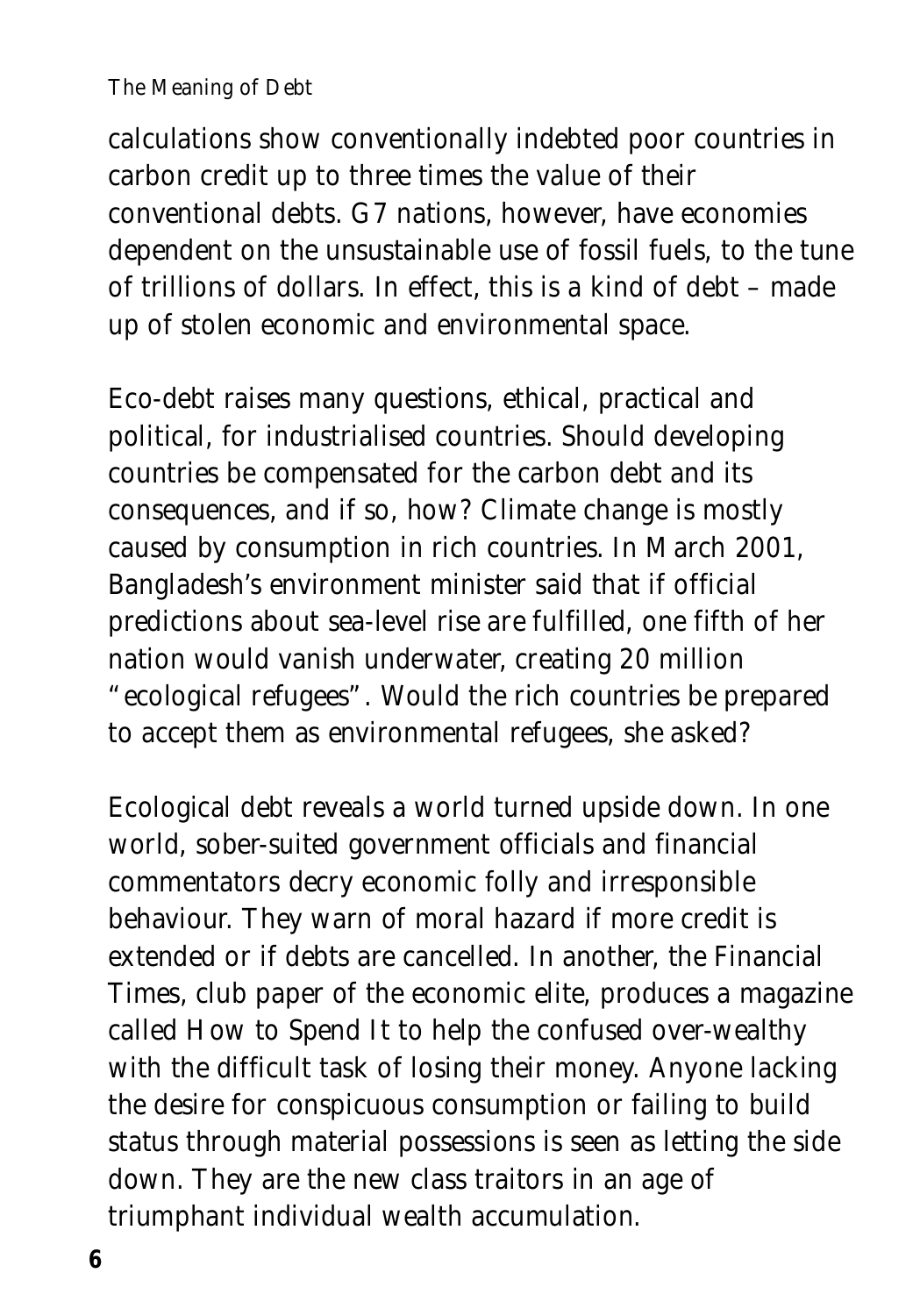### End of the free lunch

Politically, the time for a reckoning is near. In the 1970s countries were encouraged to borrow, because interest rates were negative. But the brief period when petro-dollars made money too cheap not to borrow couldn't last. Similarly, it may once have seemed that borrowing from the environment carried no cost. But since the 1990s, and thanks to bodies such as the IPCC, we know better. Environmental interest rates, in the darkening form of climate change, are set to explode skyward. The reckless ecological credit boom is over, a huge ecological deficit has opened up and the books have to be put straight for the planetary budget.

Recriminations are inevitable. There is a very real danger that the policies necessary to preserve a habitable planet, unless implemented soon, could leave nations ungovernable. Fuel price riots in Europe were a foretaste of probably greater upheaval. Can we, in the rich industrialised countries, accept the consequences of our ecological debts? How can we design and implement the processes by which to balance the environmental budget and adjust to sustainable lifestyles? And how can we make the shift to managing the world economy against new, inescapable physical realities – maximising the returns to all of us who are shareholders in the global environment, rather than the few who are shareholders in multinational corporations?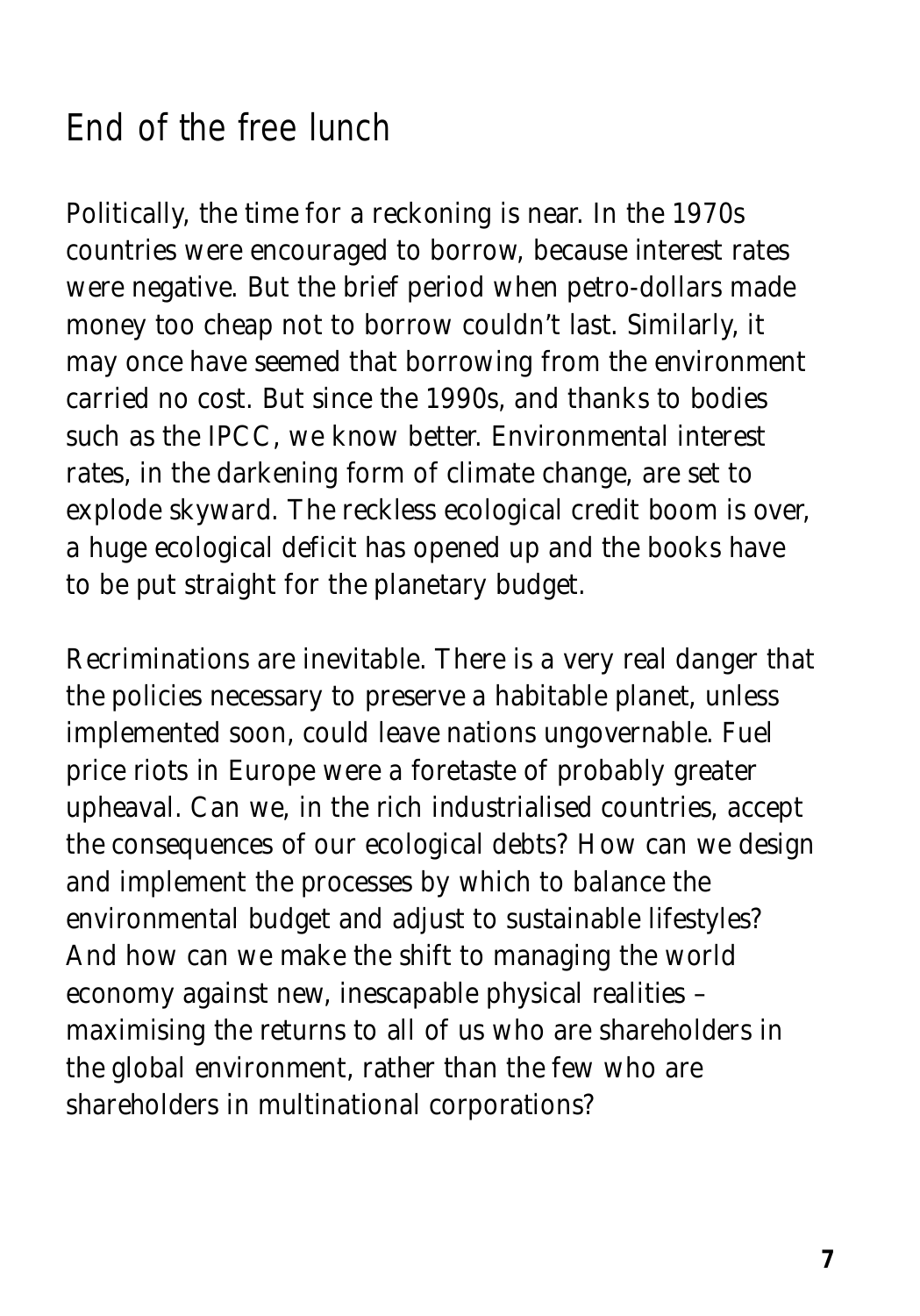## **2 What is Happening to the Climate?**

After more than two centuries of intensive and unrestrained fossil-fuel burning, humanity's free lunch at the climate's expense is over. But the global economy has developed a fossil fuel addiction. That creates two problems. As with any narcotic addiction there is damage to the body – in this case the planet's atmosphere, in the form of global warming. There is also the issue of withdrawal, its symptoms complicated by the "cry-wolf" dilemma.

Since the crude early predictions of resource exhaustion, in works such as *The Limits to Growth*, were proved wrong it has been too easy to dismiss subsequent warnings. But the issue has not gone away. And as the oil runs out, managing the profound withdrawal that will affect all major economies could make the recent turn-of-the-millennium European fuel protests seem the small change of politics. Unless public opinion is prepared in advance, and policies are in place to deal with climate change, countries may simply become ungovernable.

### The fuel is running dry

Discoveries of new oil sources peaked in 1965, the year I was born. In less than half a lifetime, 36 years later, the growth in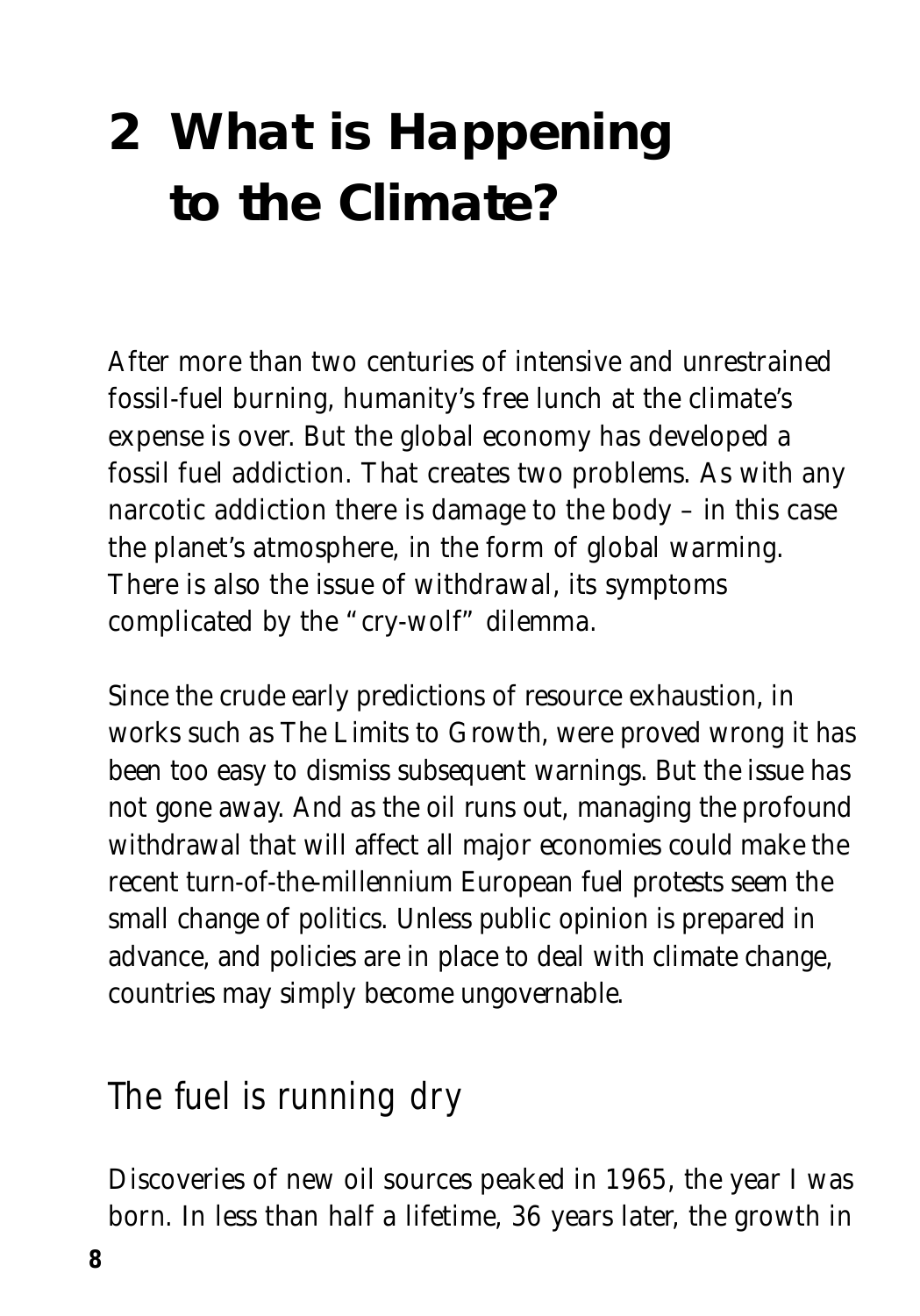oil production has also peaked and begun its long decline. A century shot through with conventional war ended just as an indefinite battle with the climate began.

In 1998, adding together total world energy demand over the next few decades with known or anticipated available fuel sources, the International Energy Agency pinpointed a gap between supply and potential demand. It filled the gap with what it called "unidentified unconventional" fuel sources. Unfortunately this fuel doesn't actually exist: it was an exercise in creative accounting to stop policy makers panicking. Over the next few decades new projections fill the supply-demand gap with fossil fuels that have only a five per cent chance of being discovered.

Yet while fuel projections have taken on an unreal air, climate change is fast becoming reality. Research by the UN's Intergovernmental Panel on Climate Change (IPCC) in early 2001 suggests the atmosphere may warm by as much as 6 degrees Celsius over land areas by 2100 – more rapidly than previously expected. A letter co-signed by the under secretary of the US National Oceanic and Atmospheric Administration and the chief executive of the UK Meteorological Office concluded: "The rapid rate of warming since 1976… is consistent with the projected rate of warming based on human-induced effects. We continue to see confirmation of the long-term warming trend."

If, however, as many scientists expect, "positive feedback" occurs in the environment because of changes already set in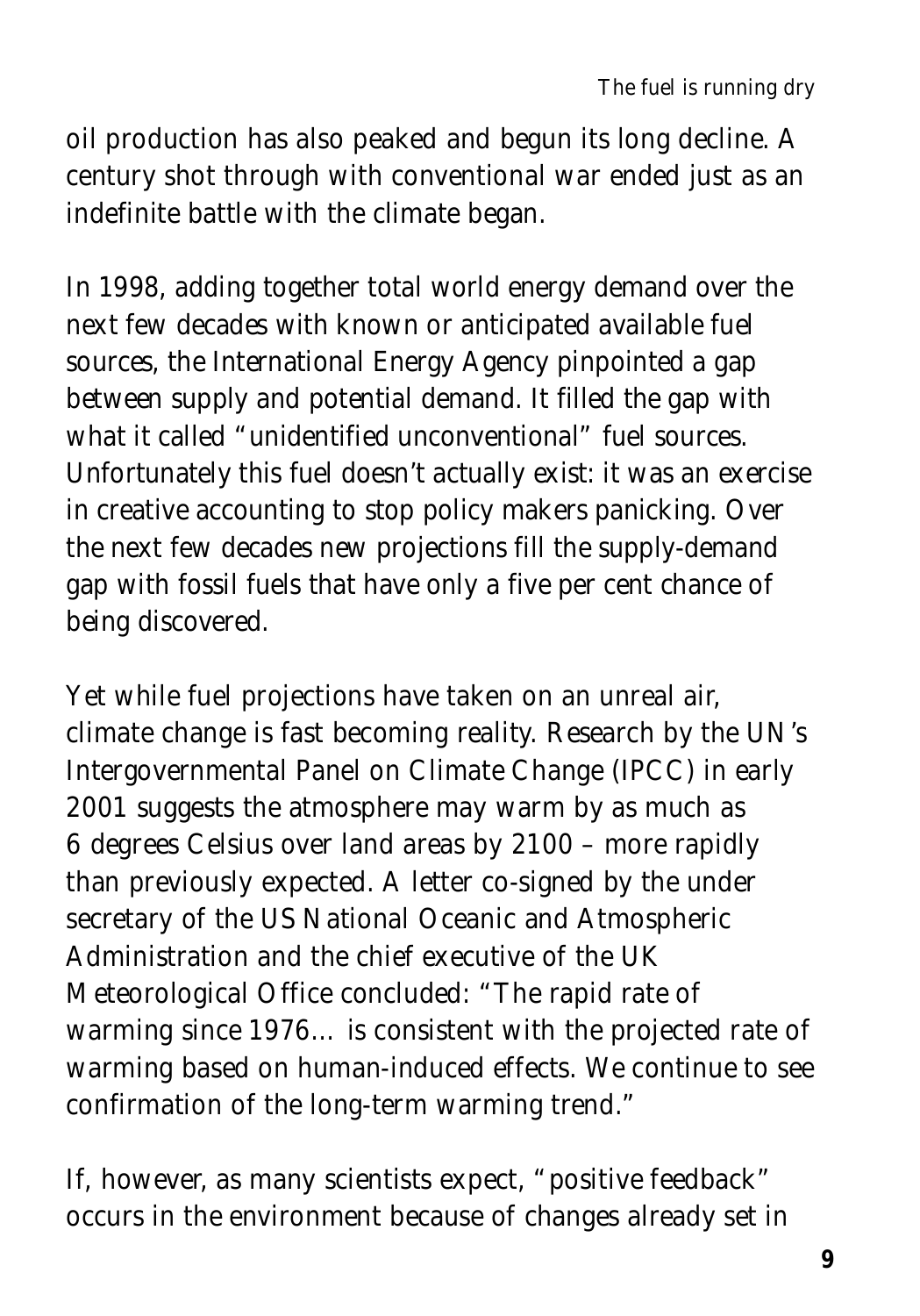### *What is Happening to the Climate?*

motion, warming could progress even faster. One scenario suggested by the IPCC and involving the melting of Northern ice fields would lead in the long term to a seven-metre sealevel rise, submerging the world's major capital cities.

People in the world's poorest regions are most at risk. By 2080 it is predicted that over three billion people across Africa, the Middle East and the Indian sub-continent will suffer an increase in "water stress". Agricultural yields in Africa are expected to drop and hunger rise. Both droughts and floods will increase in frequency. And according to the UK's Meteorological Office, the most dangerous strains of malaria will pose a risk to 290 million more people as warmer, wetter climates encourage mosquitoes to breed.

The resources available in poorer countries for recovery will be hit hard by the rising economic costs of disasters. Although finding precise figures is difficult, one leading British-based development agency, Christian Aid, estimated that climate-related disasters over the next 20 years could cost developing countries £6.5 trillion – around ten times total anticipated aid flows. In February 2001 the financial services initiative of the UN Environment Programme estimated the extra costs from disasters attributable to global warming to be US\$ 304.2 billion annually.

A director of CGNU, one the world's six largest insurance companies, highlighted recent trends at the UN's climate change conference at The Hague in November 2000. Using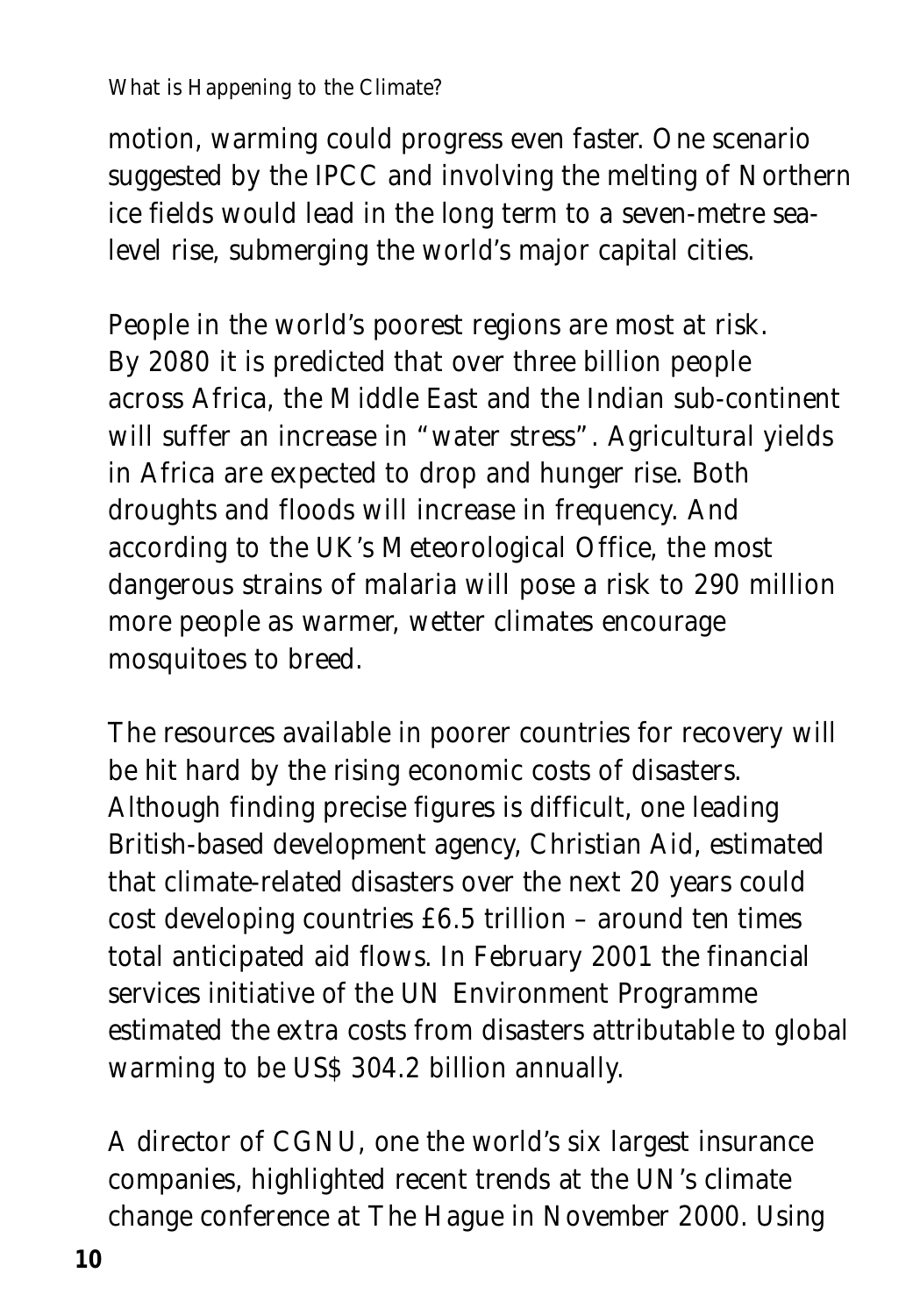projections based on data from reinsurance giant Munich Re and published in the journal *Environmental Finance*, Andrew Dlugolecki showed that the costs of natural disasters driven by climate change could actually overtake the value of total world economic output by around 2065.

The difficulty of capturing the real costs of disasters, however, means that even these projections are likely to be significant underestimates. In poor countries where many cannot afford insurance, losses easily go unaccounted; damage to capital goods cannot, in any case, indicate the value of lost lives, skills and confidence. Less than 10 per cent of private property is insured in the developing world. Work by economist Paul Freeman suggests that the indirect and secondary impacts of disaster "may be twice the size of the direct losses".

Mainstream scientific opinion now backs such scenarios. In May 2001 a joint statement of 17 national science academies, ranging from the UK to China, Brazil and Australia, said human-driven global warming was "evident" and would increase "intense" weather events and drought. It would damage "agriculture, health and water resources". Staff from the authoritative Hadley Centre for Climate Research in the UK made detailed projections of likely damage – and the levels are enormous. Sadly there are still people in positions of power and influence who would like us to ignore the warning signs.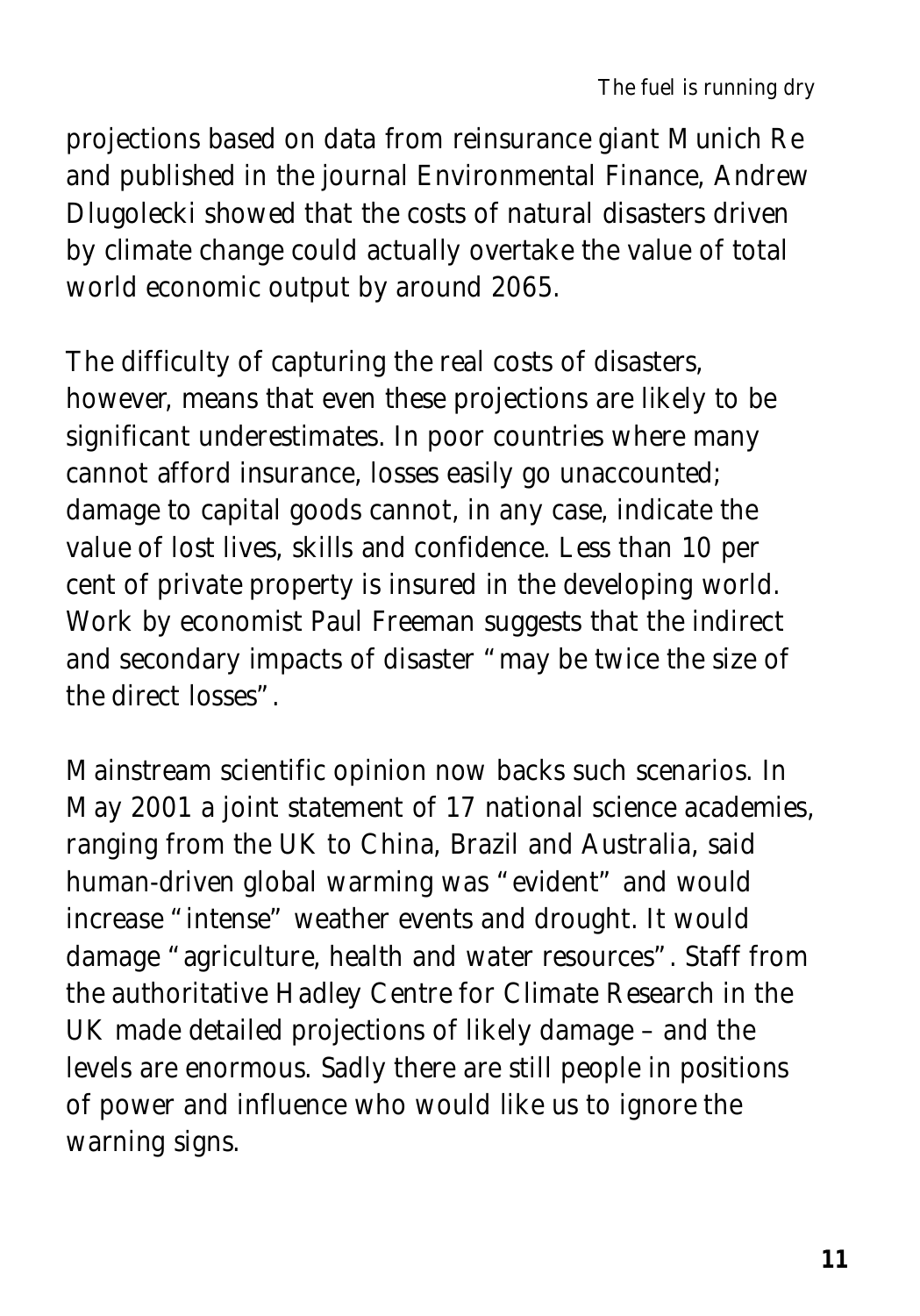## The Humpty-Dumpty factor

A core "contrarian" argument of those who seek to deny the need to act in the face of climate change is that orthodox economic growth can solve everything. They say we must keep growing in order to generate wealth, so that we can pay for the damage – in this case climate change – created by growth…

The argument has a perverse logic. Applied to a person, it suggests that an individual must work until they make themselves sick, in order to buy the medicines needed to return to work. More simply still, we must destroy the planet, to pay to put it back together.

But there are two broader objections to these arguments. First, trusting to growth alone – given the unequal dynamics of economic globalisation – is both an inefficient and highly unreliable method to give the world's poor access to the resources they need to protect themselves from climate change. Second, there is the Humpty-Dumpty factor. If we break the climate, in other words, can we put it back together again? Runaway climate change, with all its different symptoms – from melting ice-sheets to the atrophy and death of ecosystems – feeding off and reinforcing each other, is now a real possibility. The spectre then arises of a problem beyond the capacity of humans to control. The smallest possibility of irreversible change makes the risk of inadequate action too great.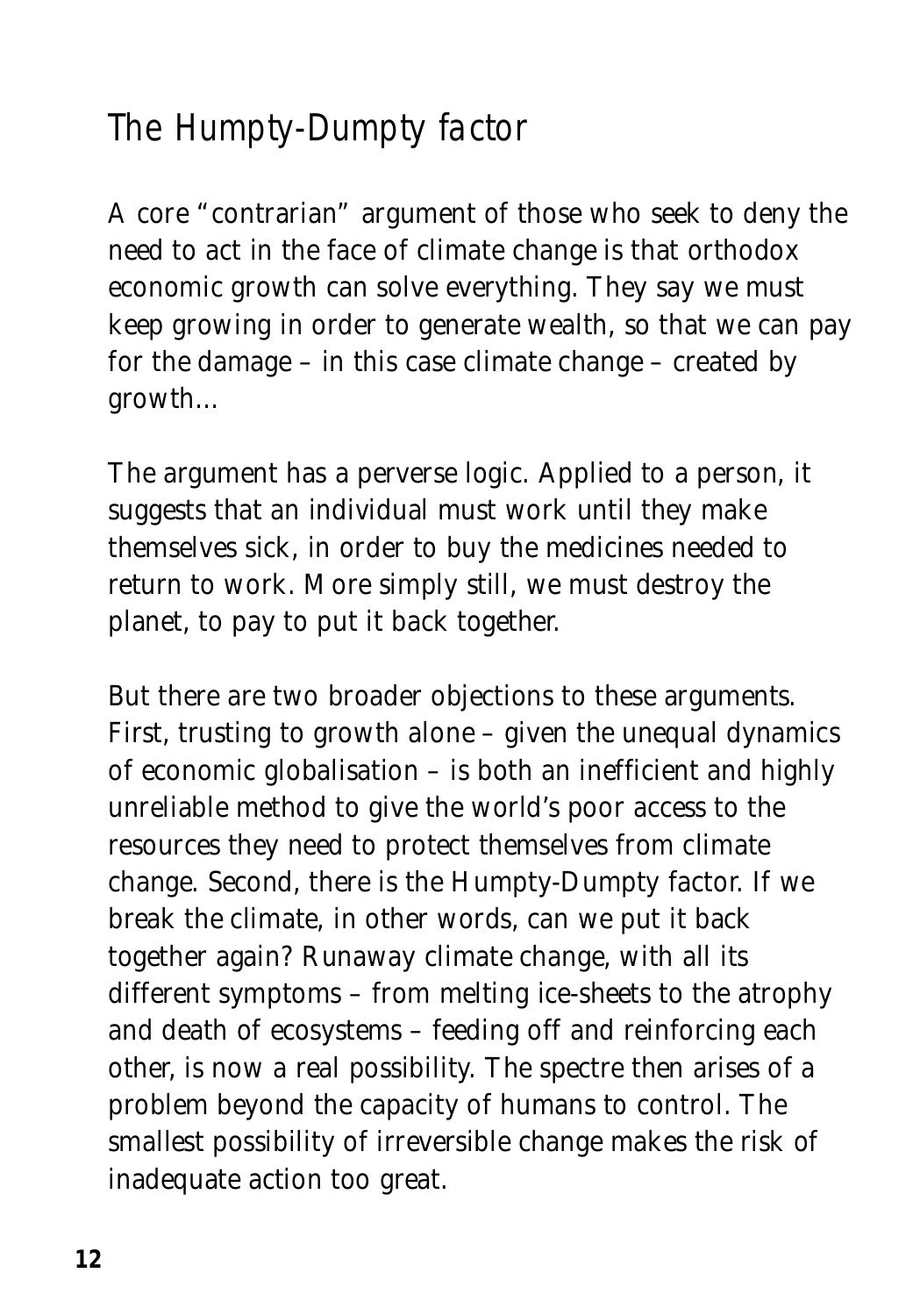## Why efficiency won't work

The main get-out clause for the business-as-usual response to climate change rests on efficiency improvements and conservation gains. These, it is argued, would allow us to use energy far more efficiently, winning the necessary cuts in carbon dioxide emissions. Markets will sort out the problem. Price mechanisms will drive greater resource conservation. Technology will drive efficiency and no limit need be put on conventional growth.

Each proposal has a fatal flaw. Price signals work on a different, much shorter, time horizon than grand shifts in the balance of the environment. In climate terms the warning lights will come on only when the patient has already, and irretrievably, passed the critical point. Relying on price alone also disproportionately hurts people in poverty.

Because of this gap, and the way the current system undervalues or "discounts" the future, a time lag of several decades has already opened up between expected demand for energy and the ability to meet it with renewable sources. Under market mechanisms and distorted public subsidies there has been insufficient incentive to build a sector that will be "essential" in a relatively short period of time.

Crucially, there is a strict limit to efficiency gains that technology can deliver. Astrophysicist Alberto di Fazio has calculated how much increasingly efficient machines and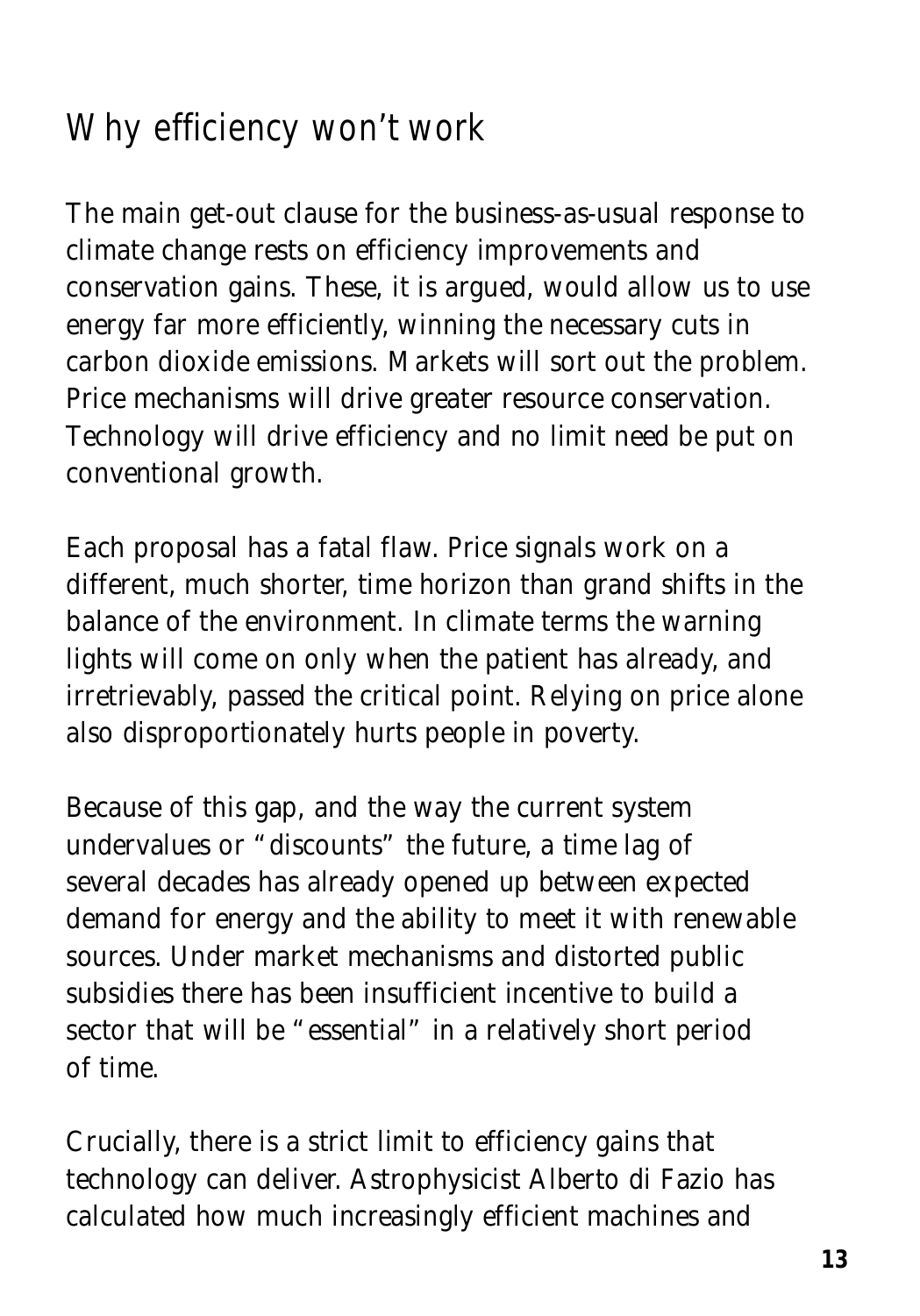### *What is Happening to the Climate?*

production methods can do to hold off climate change. His conclusions are pessimistic.

Di Fazio calculates that the global economy doubles in size roughly every 17 years. The correlation between the size of the global economy, measured by "world industrial product", and carbon dioxide emissions is, he says, "astoundingly high… practically total correlation". To make the planet fit for human life, carbon dioxide in the atmosphere was converted by natural processes into fossil fuel reserves over the course of 180 million years. At the start of the process the sea level was 70–90 metres higher and the temperature 10 degrees warmer. According to di Fazio, humanity is converting fossil fuels back into the atmosphere "a million times faster".

Mainstream economists and policy-makers seem to assume that efficiency can grow indefinitely. This premiss allows them to believe that carbon dioxide emissions can be cut without either renouncing fossil fuels or limiting conventional economic growth. However, even under the most impossibly optimistic scenario, bringing us close to the limits of the laws of thermodynamics, the best technology can do is not very much at all. Remembering that in climate change we need to think in terms of geological timescales – the "long now" – maximum efficiency gains in the best-case scenario would only postpone higher greenhouse gas levels by 24 years. A more realistic assessment of global best efforts, taking account of the difficulty of collective political action, is that the delay would be "negligible".

*14*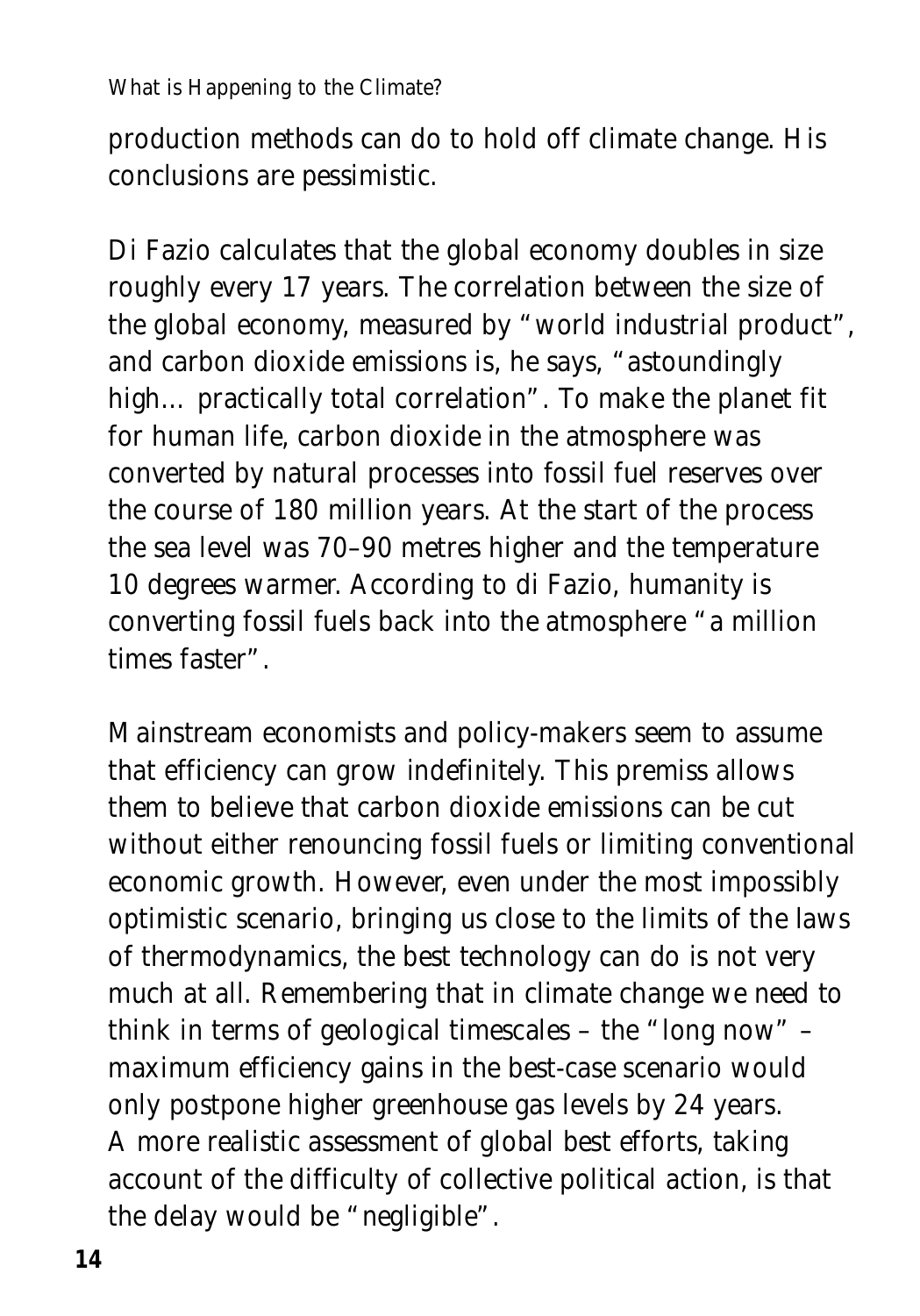Trusting to efficiency will not allow "any significant or appreciable control of the coming climate crisis", di Fazio concludes. From a strictly technical perspective, "either we switch to non-fossil fuel sources of energy [which because of an implementation time-lag will take several decades to meet demand] or we limit the world industrial product, or both in some proportion."

### A Faustian development bargain

The decisions society faces over climate change touch on some profound aspects of modernity – many of them, for the American academic Marshall Berman, summed up in Goethe's famous tragedy *Faust*.

*Faust*, according to Berman, is a parable for development and the growth economy. Faust's character has many incarnations, but in the last "he will work out some of the most creative and some of the most destructive potentialities of modern life; he will be the consummate wrecker and creator, the dark and deeply ambiguous figure that our age has come to call, 'the developer'".

Goethe's tragedy dramatises the central contradiction of the global economy. Although Faust "is convinced that it is the common people, the mass of workers and sufferers, who will benefit most from his work", he is "not ready to accept responsibility for the human suffering and death that clear the way". Goethe's point, explains Berman, is that "the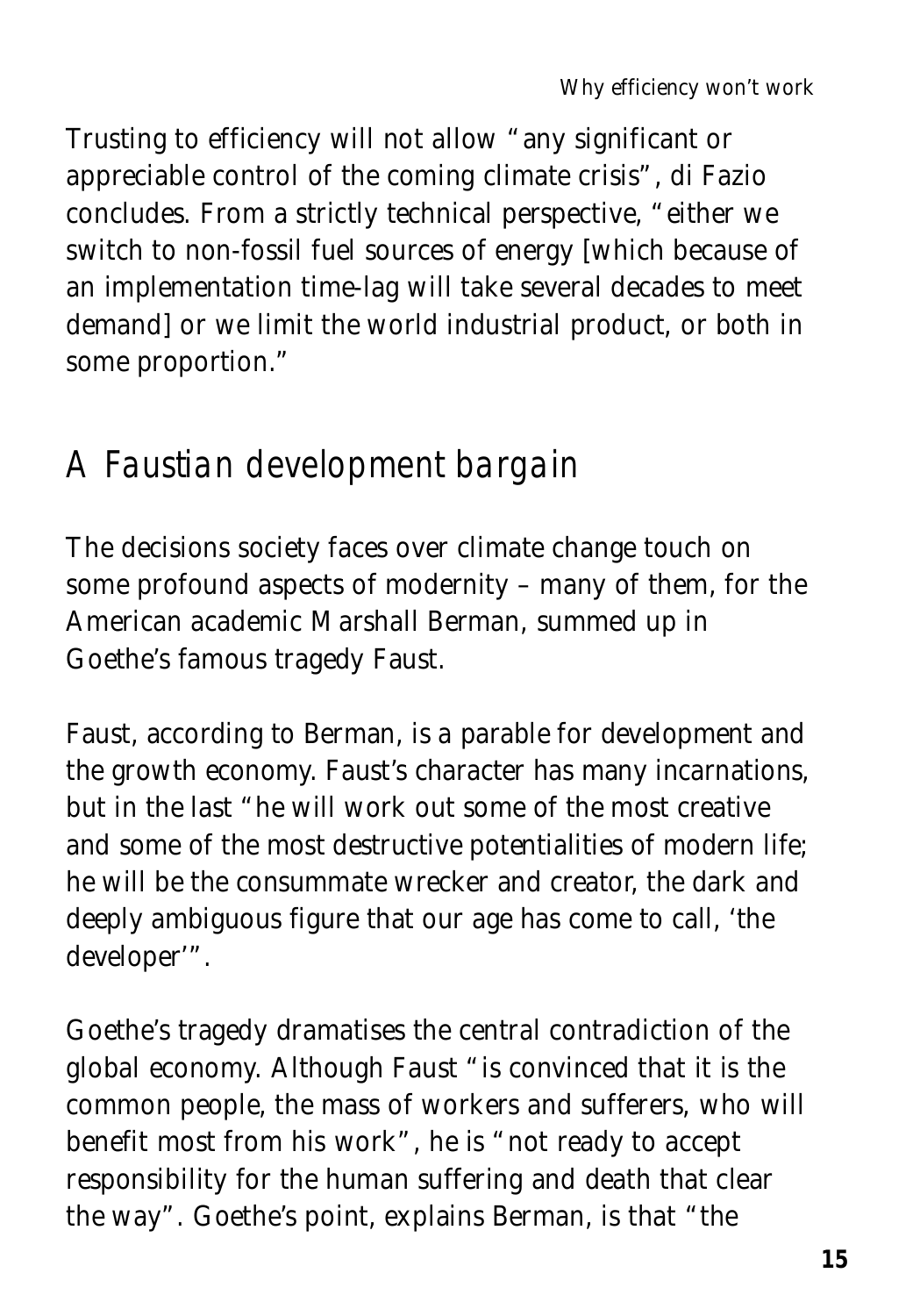### *What is Happening to the Climate?*

deepest horrors of Faustian development spring from its most honourable aims and its most authentic achievements." Similarly, the promise of better lives flowing from unrestrained economic growth unwittingly unleashes forces that do more harm than growth can do good.

The aim of growth ignores the cost of the means and then loses sight of the original ends. Faustian development "entails seemingly gratuitous acts of destruction – not to create any material utility but to make the symbolic point that the new society must burn all its bridges so there can be no turning back".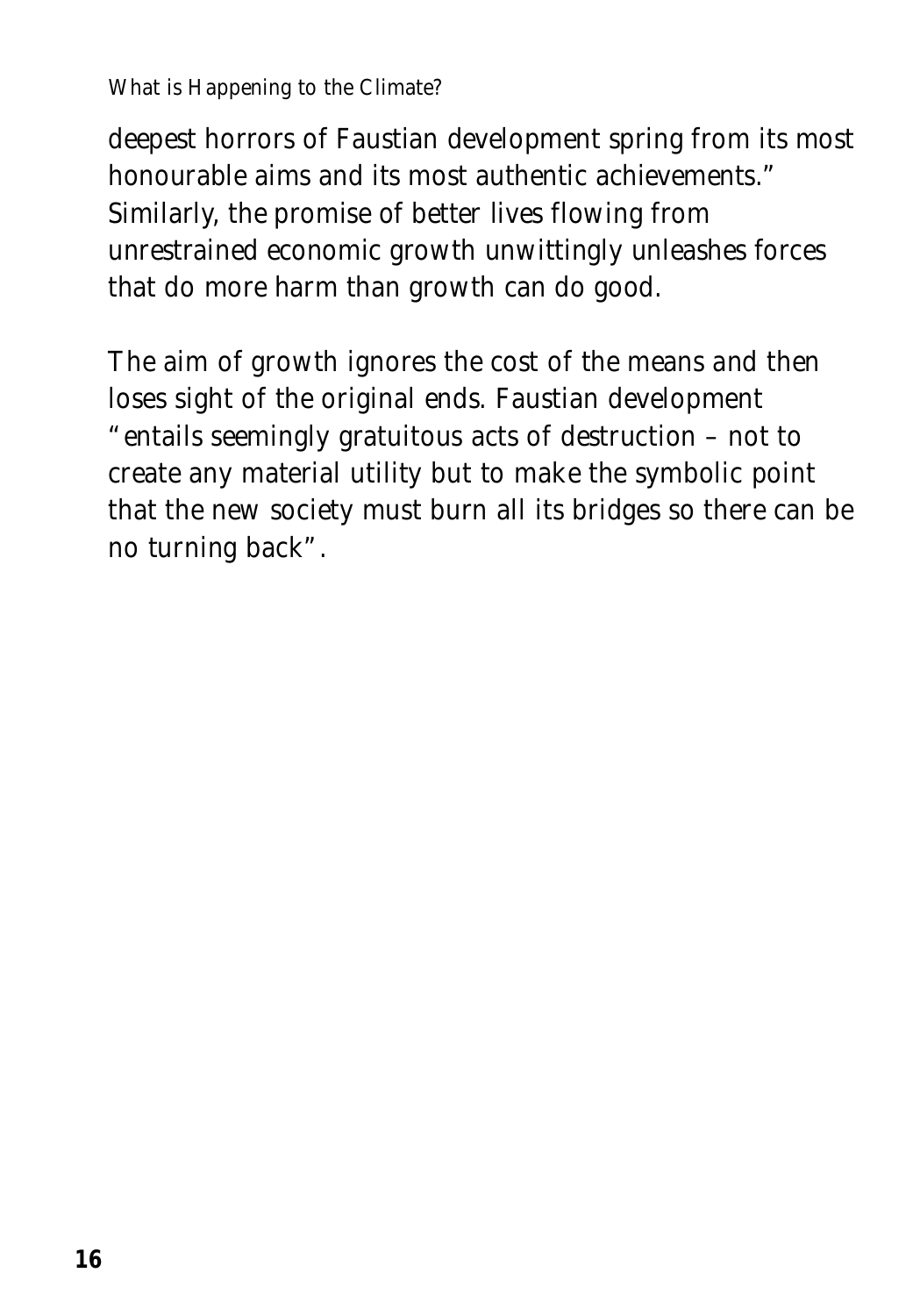## **3 The Roots of Ecological Debt**

The idea of ecological debt has several roots. It is a logical consequence of applying both long-established norms on the equality of people in law, and new scientific knowledge about the natural limits of the world around us. Developing countries make another case – that rich nations have systematically expropriated their natural resources for profit, either without paying at all, as in the case of the "biopiracy" of plant, animal and human resources, or by paying too little. This case, they argue, is supported by the chronic long-term depression of primary commodity prices in international markets dominated by multinational companies, mostly from the rich Northern countries. Finally there is the issue of fossil fuel use and climate change.

In some of its fundamentals, however, the eco-debt debate is not a new one. In the nineteenth century observers of the British empire noted that "all parts of the world are ransacked for the Englishman's table." The 1960s saw a second Malthusian wave of anxiety about unsupportable population levels: Georg Borgstrom shone a light on the "ghost acres" that countries such as Britain depended on in other lands to feed their people. Britain required an even larger area of land overseas to meet domestic demand than it had under cultivation at home.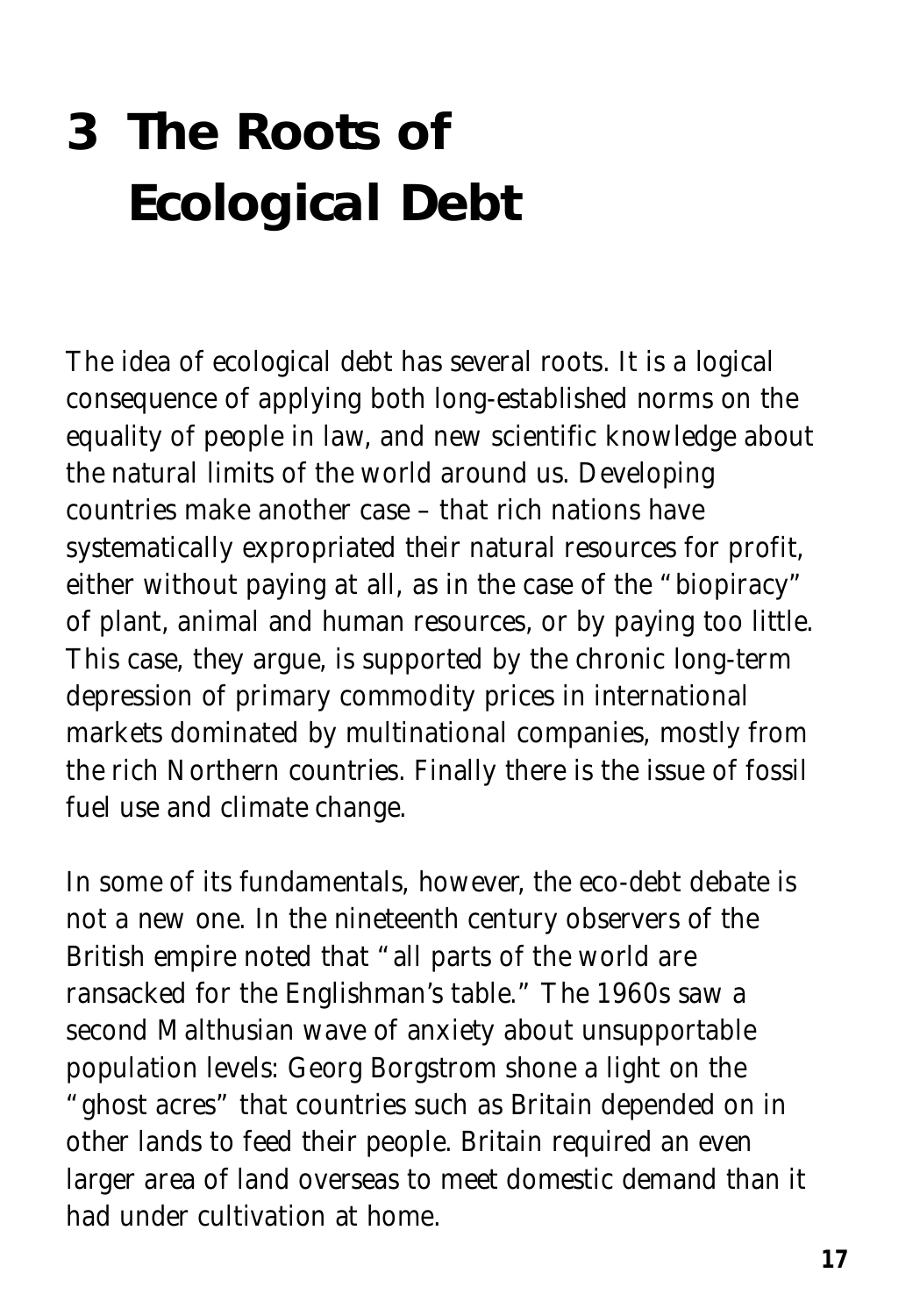### *The Roots of Ecological Debt*

In the 1970s Ivan Illich in *Energy and Equity* broadened the debate beyond the point that action was needed simply to avoid environmental collapse. He argued that a society based on low energy use and equal access would be more convivial and supportive of democracy. In the late 1980s enquiries into equity and geographical carrying capacity introduced the language of "environmental space" to the discussion – although it failed to form the basis of many conversations outside the Netherlands and Scandinavia.

At the start of the 1990s the Canadian geographer William Rees began talking about "ecological footprints." It became possible to look at the size of a given "hinterland" needed to support an industry or population with natural resources. The answers these new analytical tools produced were often obvious. Rich people, and big cities, took up a lot of space – they needed many "distant elsewheres" for their survival and growth.

### Origins of eco-debt

It was at this point, under the shadow of a debt crisis that had lasted at least a decade, that a handful of South American academics pointed to the exploitation of their countries' natural resources and began to speak about ecological debt.

Ecological debts may be very broadly defined. They include pollution, "theft" of resources and disproportionate use of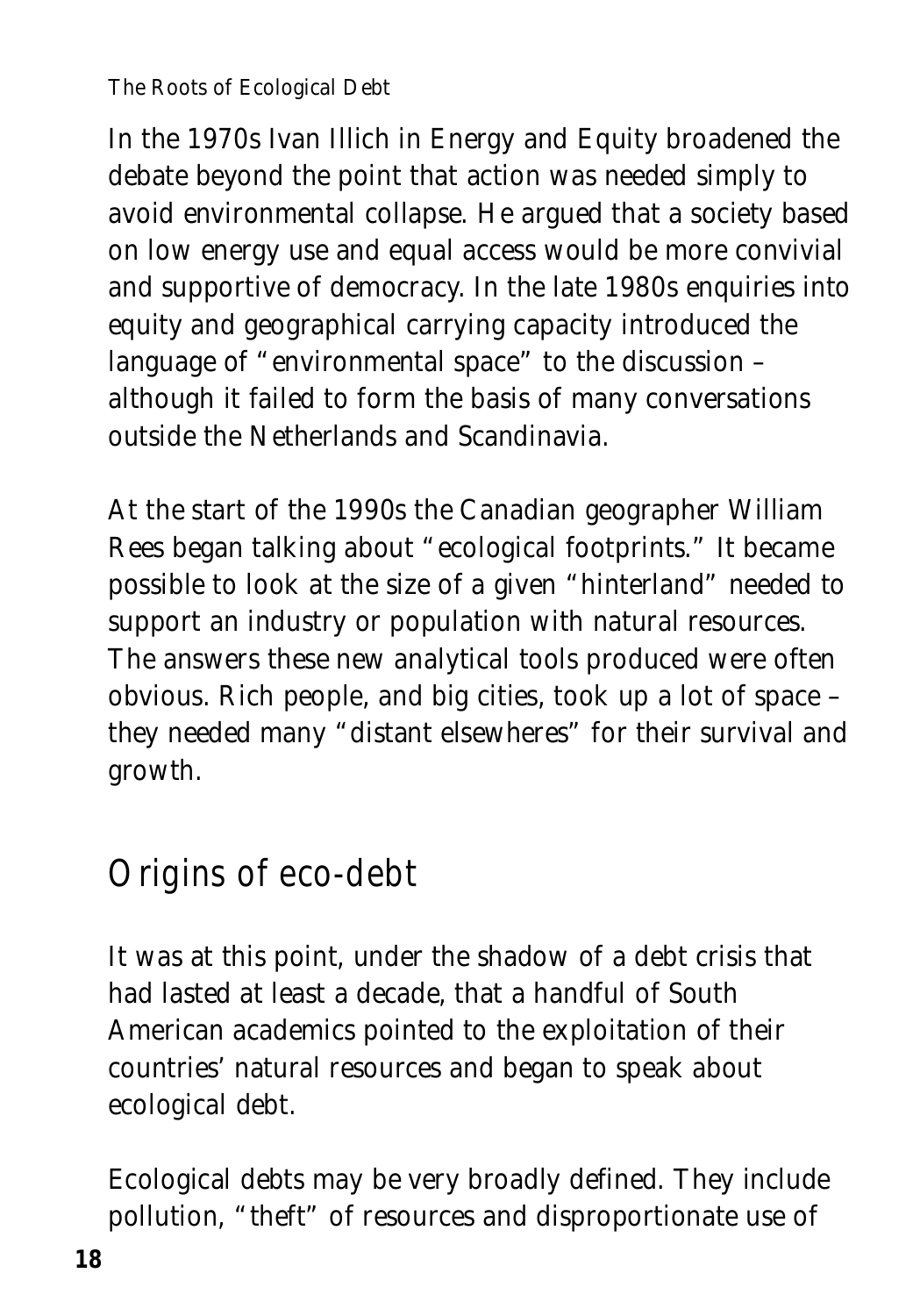the environment. Ecuador is now home to a campaign to reclaim its eco-debts. Some descendants of the South American Indians colonised by European powers 500 years ago have also now "reconstructed", as a loan, all the gold and silver extracted from their hills and rivers and taken back to Europe. Five centuries of compound interest have turned it into a very large sum, they point out.

At the same time a growing awareness that there are global commons which provide "public goods", such as the absorptive capacity of the atmosphere, has highlighted, particularly in the developing world, an important contradiction. There are "goods" to which we all have an innately equal claim, yet which are currently being used very unequally.

But it is the increasingly sophisticated measurement of environmental tolerance that has both sharpened the debate and given us a handle on its dimensions. Where climate is concerned there is now a good understanding of how much pollution the atmosphere can absorb before its balance is disturbed. The chief pollutant, carbon dioxide, is fundamental because it is a good measure of economic activity. As already noted, the two are "hard-wired" – more economic activity means more carbon dioxide, which means more climate disruption. If a global commons such as the atmosphere, to which we all have an equal claim, is overused and degraded by one group of people, these people build up an ecological debt to the wider community which depends on the commons.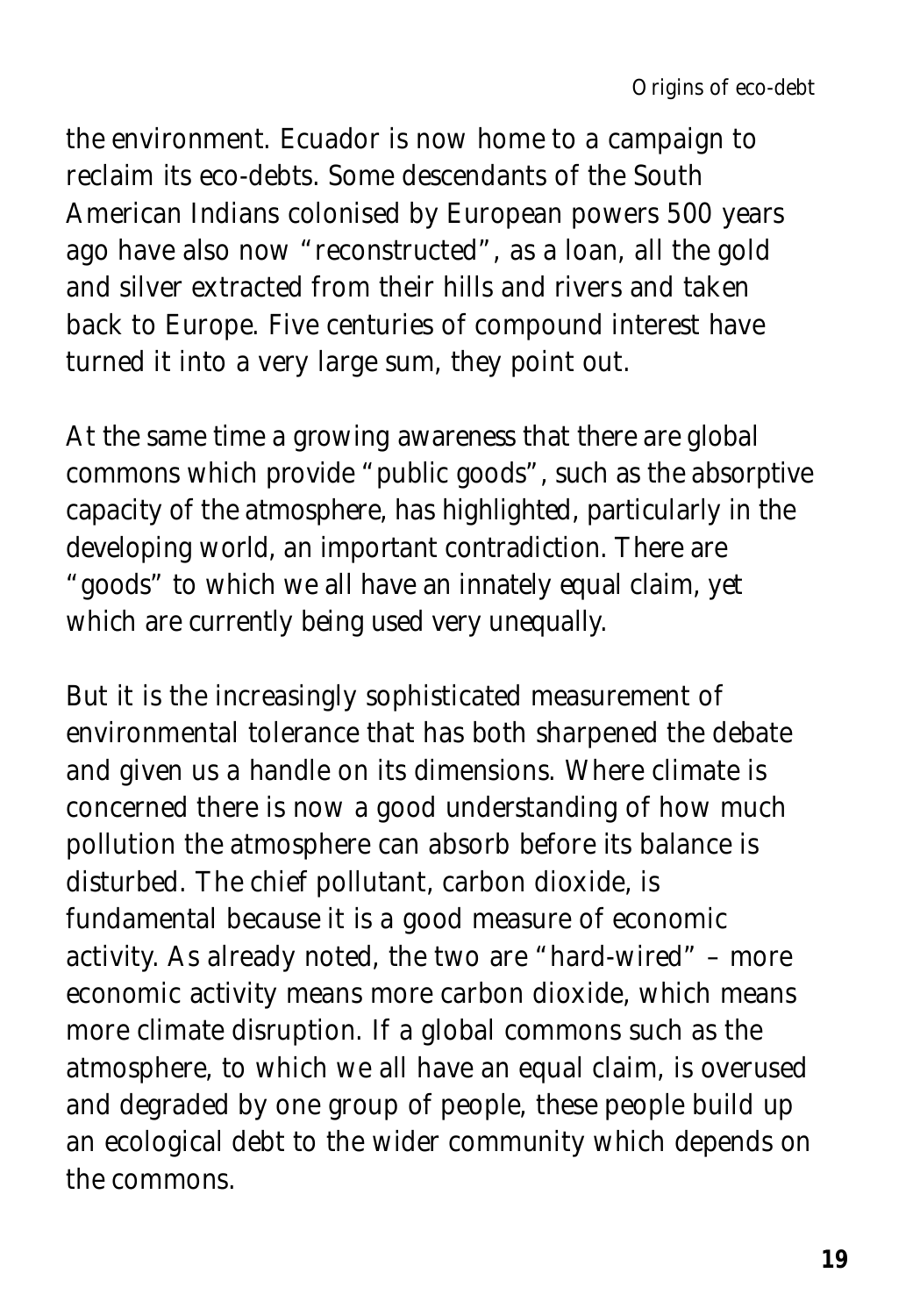### *The Roots of Ecological Debt*

Attempts have been made to assign monetary values to ecological debt. In the case of global warming, however, the debt is real and demonstrable – the concentration of greenhouse gases in the atmosphere. While this may imply compensation to developing countries, it also demands a plan of action to eradicate the debt altogether.

### The heat-death of capitalism

Eco-debt challenges many of the things we take for granted in the global economy. It may, for example, mean a greater emphasis on sharing – in this case, sharing out the limited opportunities for economic development built on fossil fuels. It may also mean questioning some of the driving forces of the global economy – the growth imperative, capital accumulation and so on. One way of expressing this is to use the language of economists, like Robert Heilbroner, who points out that climate change generates "externalities" that are so huge they put obstacles in the way of "the accumulation process on which the system's life force depends." Another, larger, conclusion – and one that brings with it some unfortuneate ideological baggage – is that global warming means the death of capitalism as the ultimate co-ordinating framework.

If that happens, what will replace it? The economy we have now is the result of countless minute decisions made by individuals supposedly maximising their "utility". Measured mostly by money or status, this results in ever-increasing consumption of goods and services. Because such short-term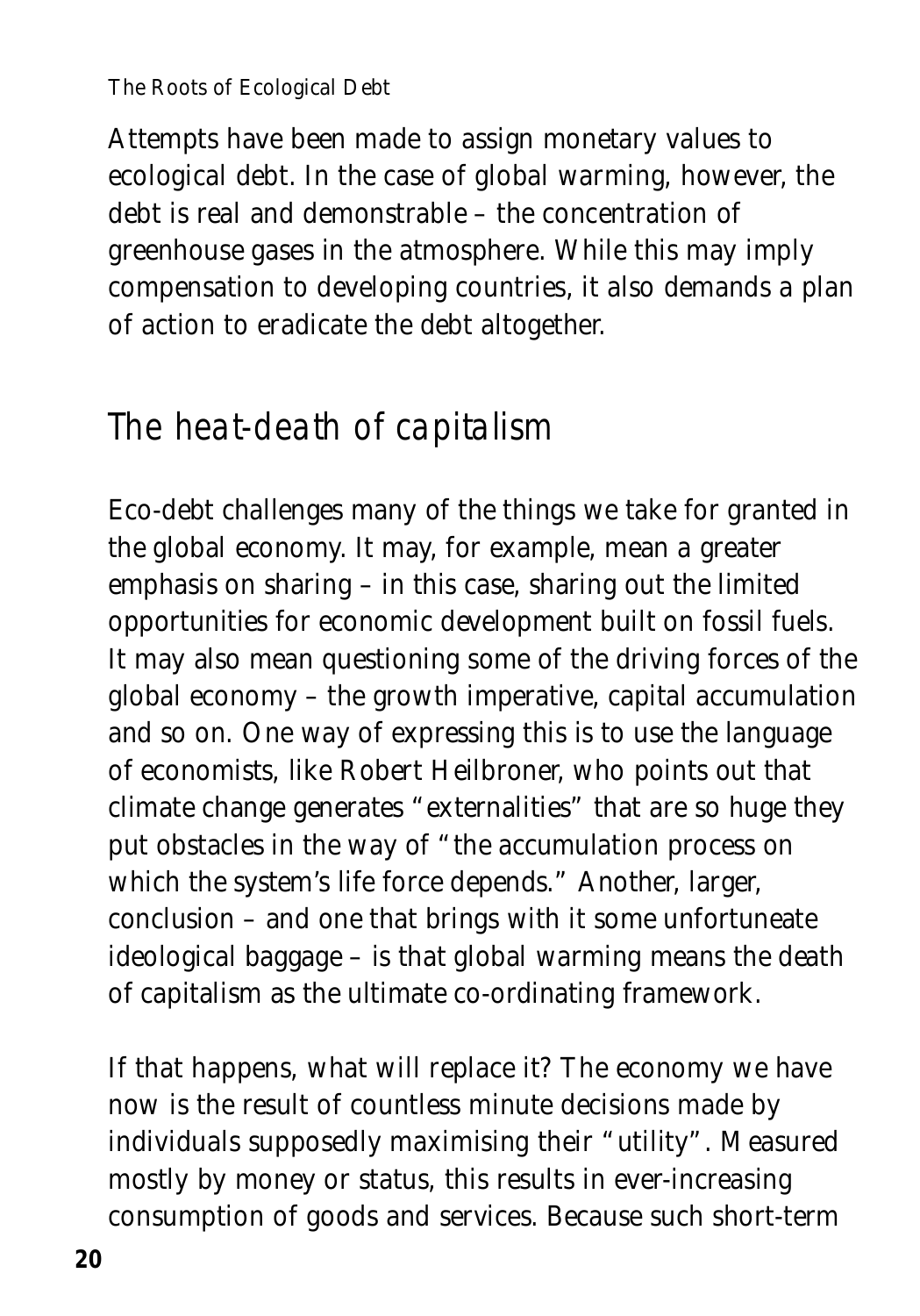decisions are not informed by a knowledge of their long-term consequences, no mechanism exists to feed back the damage they cause. Each decision is apparently innocuous; gathered together, over time, they are devastating.

The process of measuring eco-debt, and managing its "reparations", would fill this gap. It would provide the information we now lack. We would no longer be trapped in the moment: we would be living in the "long now". But how do we overcome the pursuit of maximum instant gratification? The answer is an economy driven, not by individual wealth accumulation, but by an even stronger emotion – the protection of family and the collective desire for survival.

### Sustainability adjustment programmes

Over the last few decades many poor countries have had to endure the trauma of market-led economic change or "structural adjustment" programmes (SAPs). Yet we may be able to apply lessons learned from old, failed SAPs in restructuring the economies of the rich nations along sustainable lines. Since these states were the original architects of adjustment, the process would not be without its ironies. In effect, we would be implementing a different kind of SAP – a sustainability adjustment programme.

Conventional adjustment is a two-stage process. Stabilisation comes first, followed by a fundamental re-gearing of the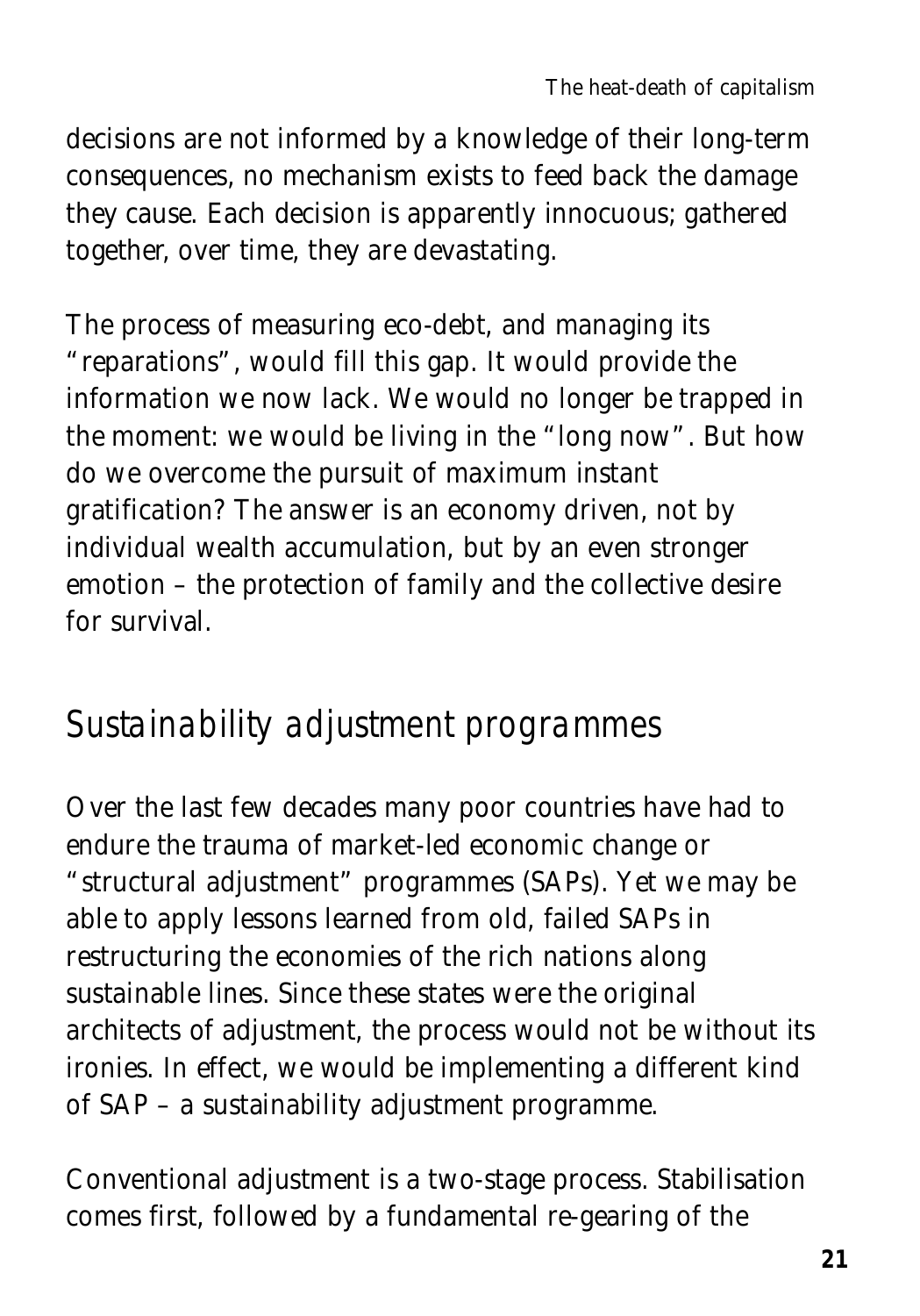#### *The Roots of Ecological Debt*

economy. In tackling ecological debt and establishing environmentally sustainable economies, the first task would be to remove major distortions. Standard economic measurements do not include social and environmental costs. The formal, money economy, for example, takes a free ride on the informal or non-money economy : family care for workers is unpaid, natural resources are spent like a one-off family inheritance. Second, the economy is not only hugely over-valued – it ignores the depreciation of environmental assets, for example – but also heavily skewed. Full-cost accounting would feed better information back to the economy, returning balance to the nation's economic accounts.

Adjustment involves a much longer, negotiated process. It implies two key approaches: first, reforms to develop greater economic democracy; secondly, setting environmental limits – primarily climatic tolerance – within which economic planning can operate. Essentially these changes aim to restore the balance of environmental payments – resulting from the trade between human economic activity and the natural environment. Before a balance can be achieved, the ecological deficit, manifest in the damaging accumulation of carbon dioxide in the atmosphere, must be eliminated.

The adjustment process described must be set within an orderly framework. The best guide to how this might work is the approach known as contraction and convergence, which is explained at the end of this chapter. But it's worth examining how feasible this approach is.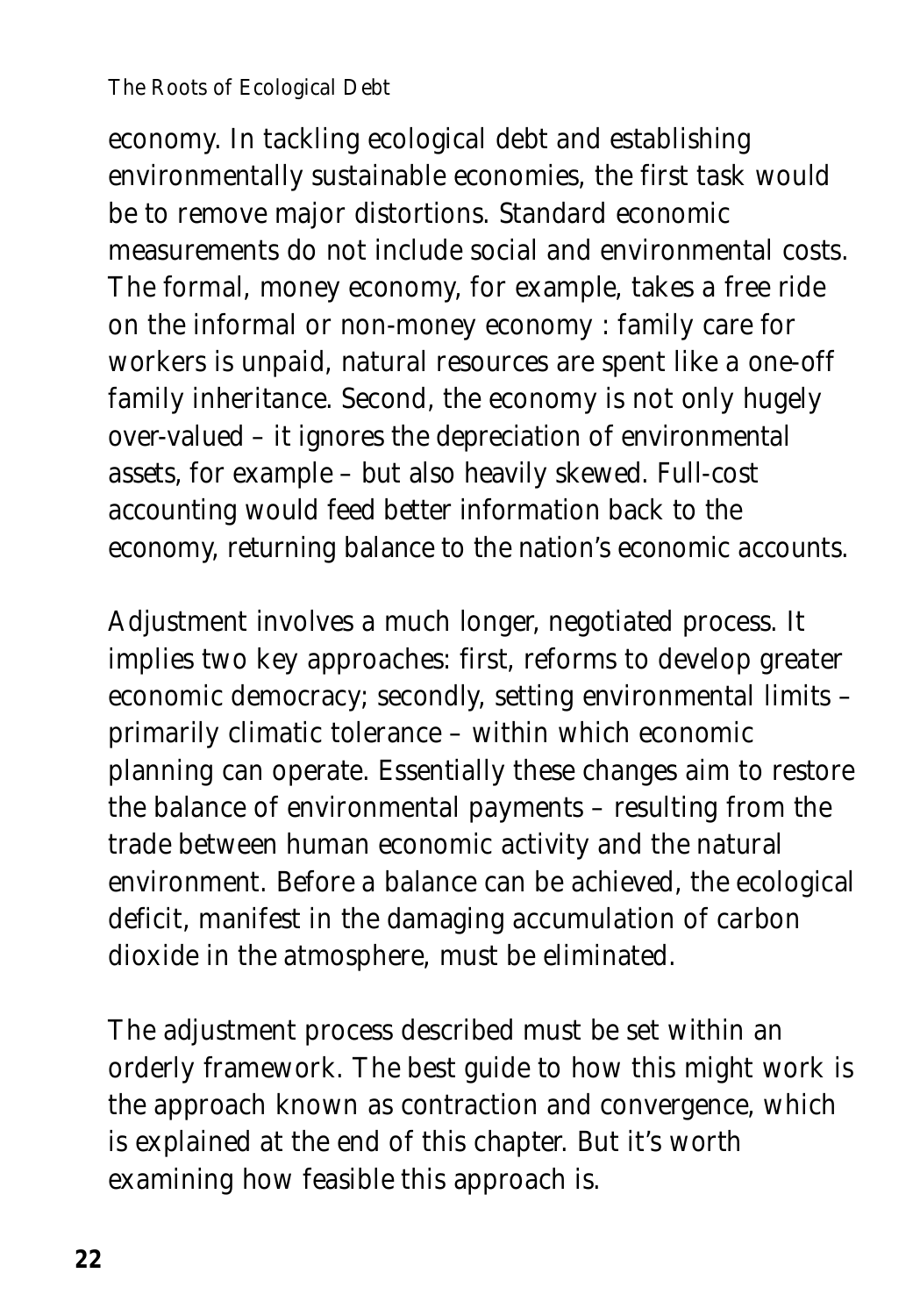## The US – backing into a corner

The United States is the world's biggest polluter and the nation most resistant to change. When it pulled out of climate talks in early 2001 there was uproar. But if the US had stayed within the process initiated by the Kyoto Protocol of 1997 it would almost certainly have continued to negotiate in bad faith, as it did at The Hague in late 2000. The carbon-laundering it proposed then, claiming domestic forests and farmland as carbon "sinks", to be counted as credits and offset against emissions reductions, could have led, not to cuts in emissions, but to an overall 14 per cent increase in carbon dioxide pollution.

Under the Bush administration the US has used two arguments to defend its withdrawal from international negotiations. One scarcely merits discussion; the other opens the door for movement.

The first US argument is that it cannot "afford" to act. But if the wealthiest and most resource-hungry country in the world cannot "afford" to act, who can? Certainly not India where the average citizen emits 20 times less carbon dioxide than their US counterpart, or the average Mozambican, responsible for 300 times less.

The second American position stems from the so-called Byrd-Hagel resolution adopted in 1997 by the US Senate. It commits America to "limit" or "reduce" emissions only if poor countries are also involved.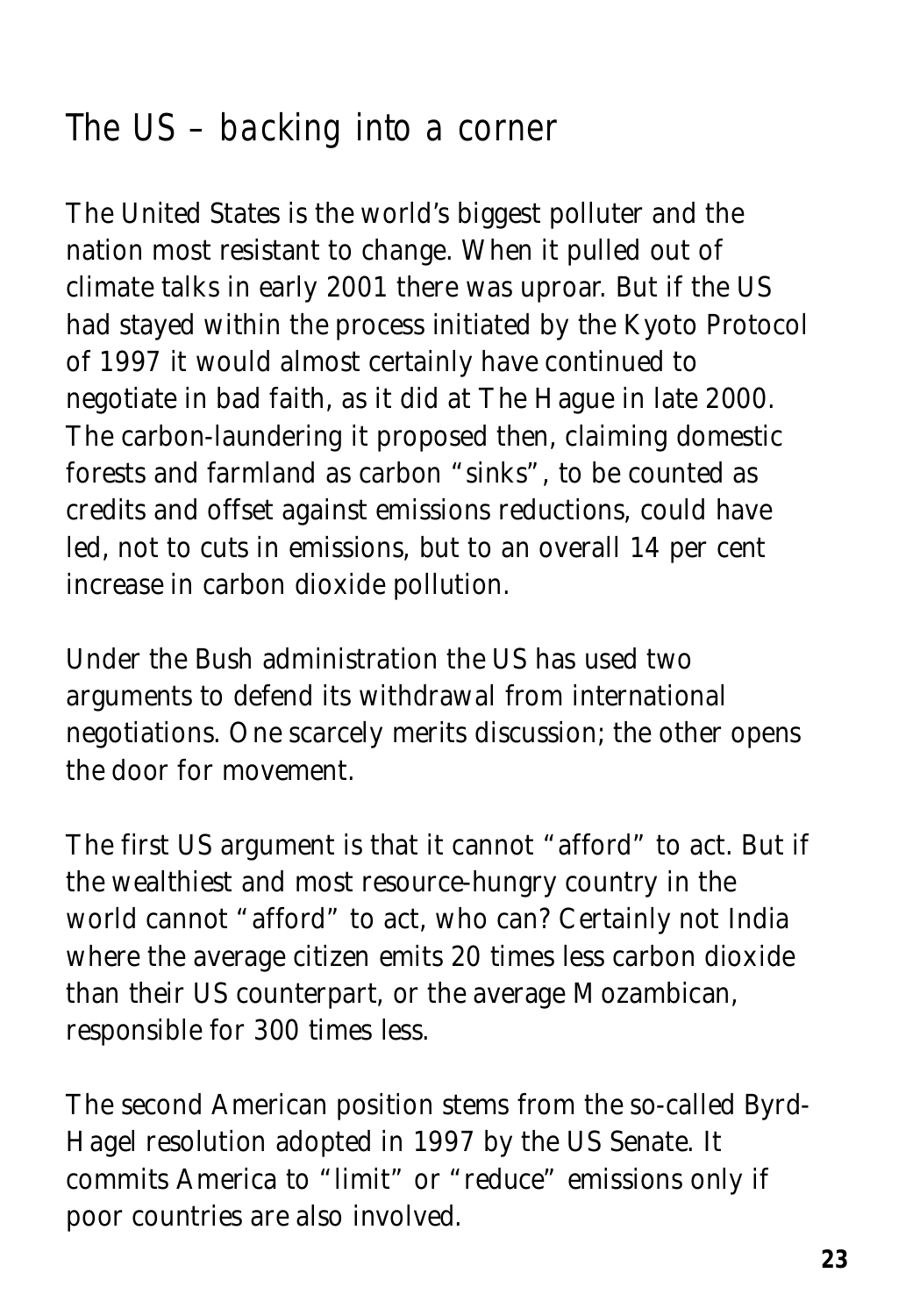*The Roots of Ecological Debt*

The Byrd-Hagel resolution accepts that global emissions must be both controlled and reduced. The implication is that a total global emissions budget must be agreed, capping greenhouse gas concentrations in the atmosphere. Global emissions will then be lowered until they reach a point within the environment's limits of tolerance. The corollary is that the US, committed by its own declaration of independence to human equality, can embrace the contraction and convergence model pioneered by the London-based Global Commons Institute.

## Contraction and convergence

According to Sir John Houghton, chair of the Intergovernmental Panel on Climate Change, global greenhouse emissions need to be reduced by at least 60 per cent in less than 100 years. If governments agree to be bound by such a target, it is possible to calculate for each year over the next century the (diminishing) amount of carbon dioxide and other greenhouse gases the world can release, to stay on target for a 60 per cent reduction. This is the contraction part of the equation.

Convergence describes how each year's tranche of the global emissions budget is shared out among the nations of the world. The process is managed to ensure that every country converges on the same *per capita* allocation of carbon dioxide – the same personal emissions "allowance" – on the same date. The date is negotiable – Houghton suggested 2030.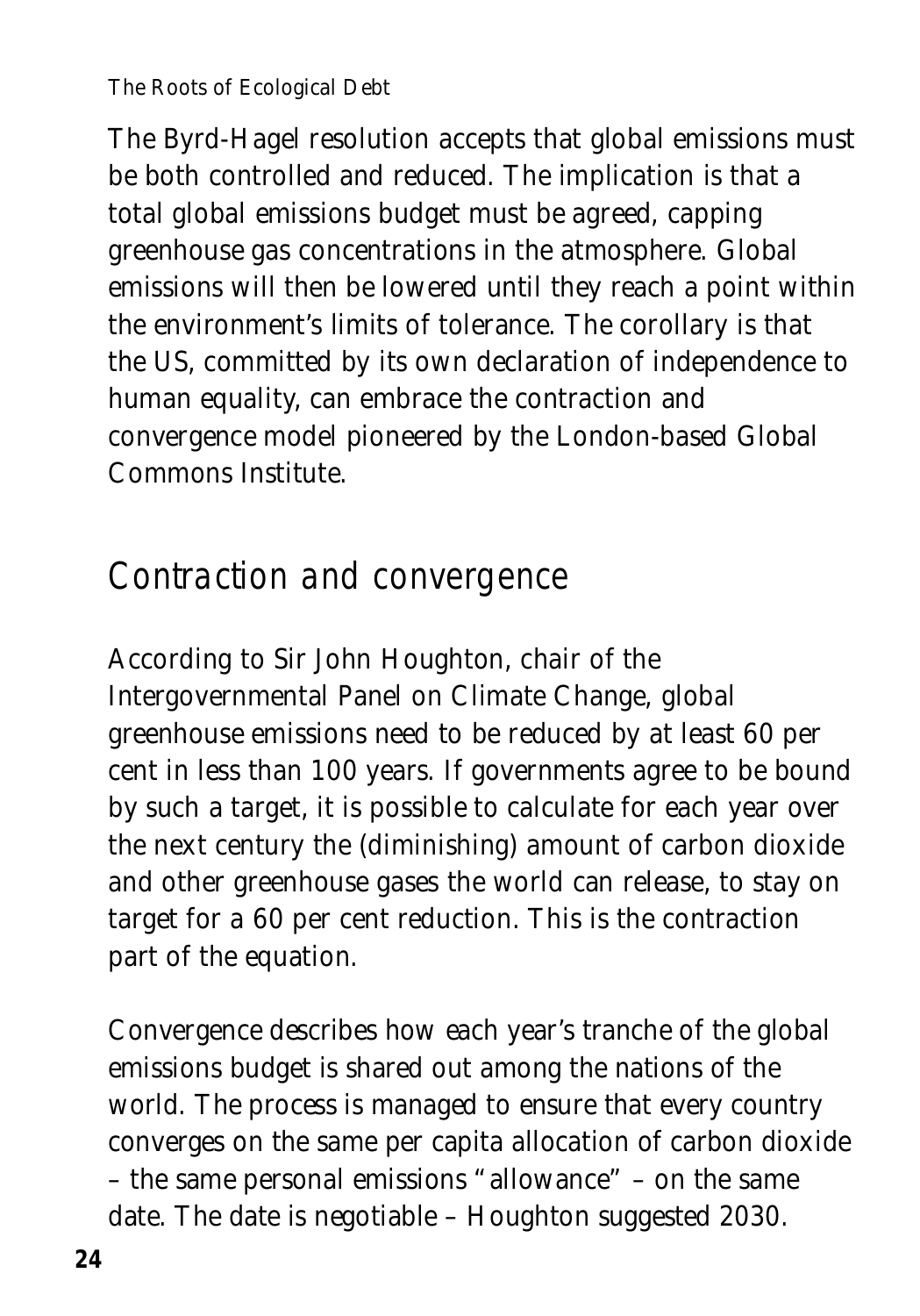Countries unable to manage within their allocations would, subject to agreed limits, be able to buy the unused parts of the allocations of other, more frugal, countries. Sales of unused allocations would give the countries of the South the income to purchase or develop zero-emission ways of meeting their needs.

"Contraction and convergence" provides an effective, equitable and efficient framework within which governments can work to avert climate change. The countries of the North would benefit from the export markets created by restructuring. The whole world would benefit by slowing the rate of damage. Its potential as an antidote to global warming has been widely endorsed, not least by industries such as insurance which are in the front line of climate change. Even some of the more progressive fossil fuel producers have acknowledged that it may offer a promising way forward. But "contraction" has a disturbing sound to it – it implies less rather than more. The next chapter explains why less may, in practice, turn out to be more.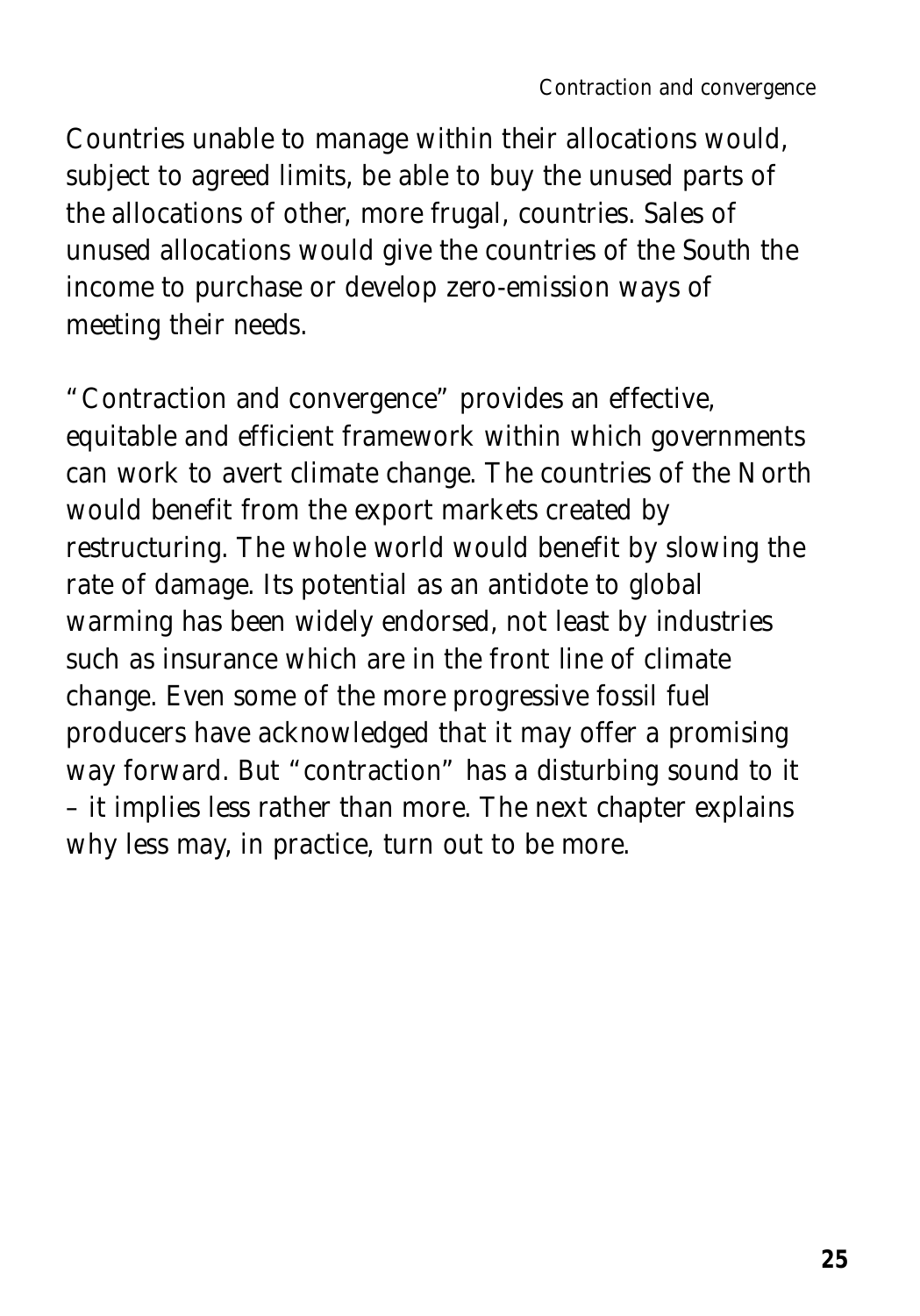## **4 An Environmental War Economy**

*"In planning any operation it is vital to remember and constantly repeat to oneself two things: 'In war nothing is impossible provided you use audacity,' and 'Do not take counsel of your fears.'" General George S. Patton Jr.* 

*"It is important also to consider, that the surest means for avoiding war is to be prepared for it in peace."* 

*US Justice Story*

The enemy is not another country, but a hostile atmosphere that needs to be disarmed. Can it happen? The greatest challenge of sustainable development is to reduce consumption levels in rich countries. Cynics say it is impossible for the comparatively wealthy to give up their lifestyles. The US appears ready to let the world burn to defend its "way of life". Yet preserving a habitable atmosphere is , or ought to be, nonnegotiable. And history shows that while not easy, behaviour can be changed by focused leadership, public education and a sense of common cause.

In a letter to *The Times* newspaper in May 1940, J.R.B. Branson wrote as follows: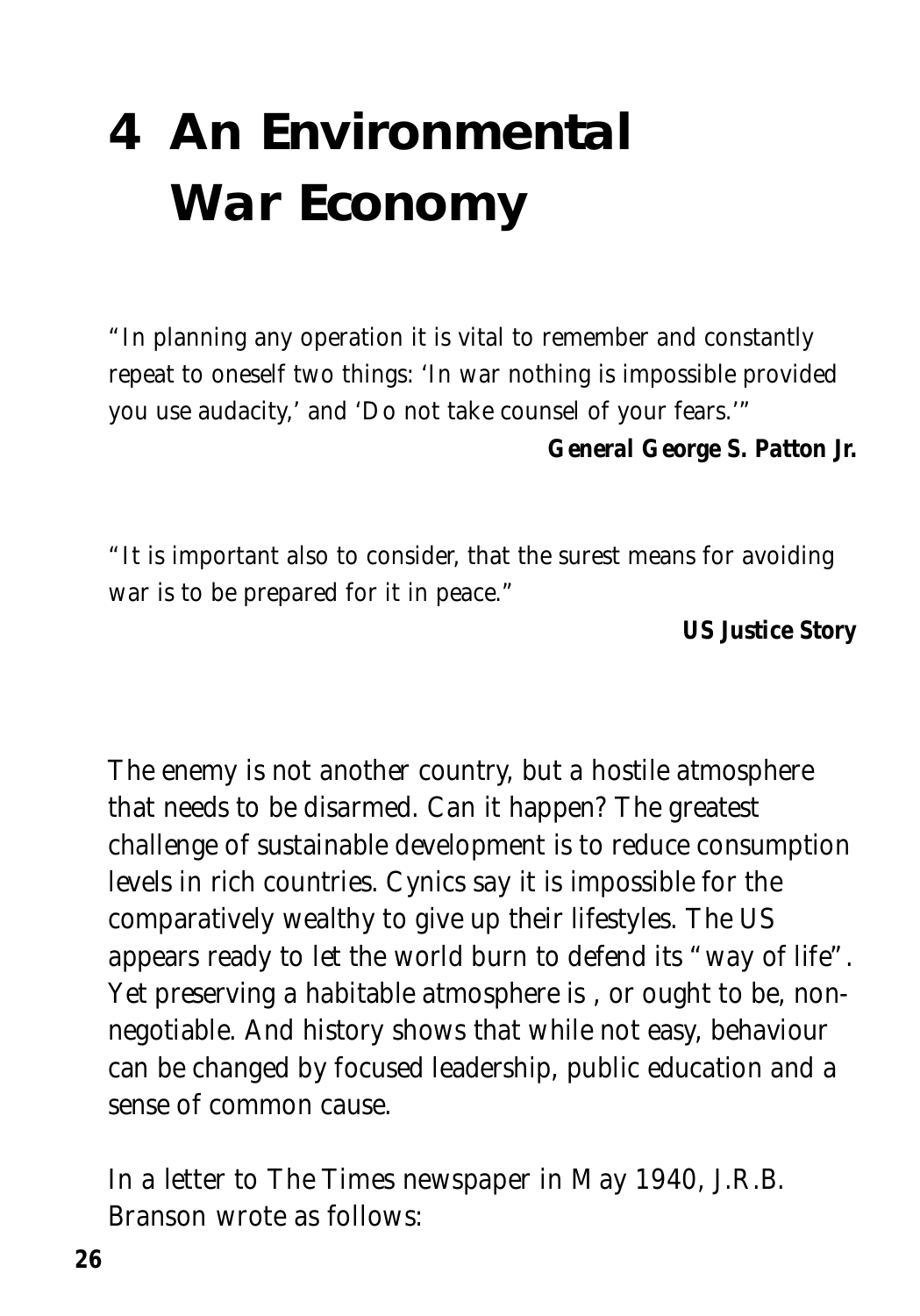*In view of the publicity you have accorded to Mrs Barrow's letter in your edition of to-day, I hope that you will spare me space to say, as an advocate of the consumption of grass-mowings, that I have eaten them regularly for three years, and off many lawns. The sample I am eating at present comes off a golf green on Mitcham Common.*

History does not record what happened to the health of J.R.B. Branson as a result of his grass-eating habit, but the pall of austerity that held wartime and post-war Britain is not as miserably straightforward as it might seem. My parents grew up through the war and learned the habits that would stay with them until today. Words from magazines like *Good Housekeeping* in 1942 rang in their ears. "Learn to regard every type of waste as a crime," wagged the finger. "If you have the will to win/ Save your Rubber, Paper, Tin," intoned the rhyming copywriters.

When as a teenager I became an active environmentalist my mother reflected on the new environmentalism. "I think we were the first greens", she said, listing, from a time when most resources were in short supply, the many methods they developed for saving fuel, conserving food and recycling objects. I think she was mildly perplexed that a new generation had re-invented values that were second nature to her own. She was also amused that they preached to anyone who would listen with the enthusiasm of explorers believing they had discovered a new continent – whereas she knew people had been living there for years.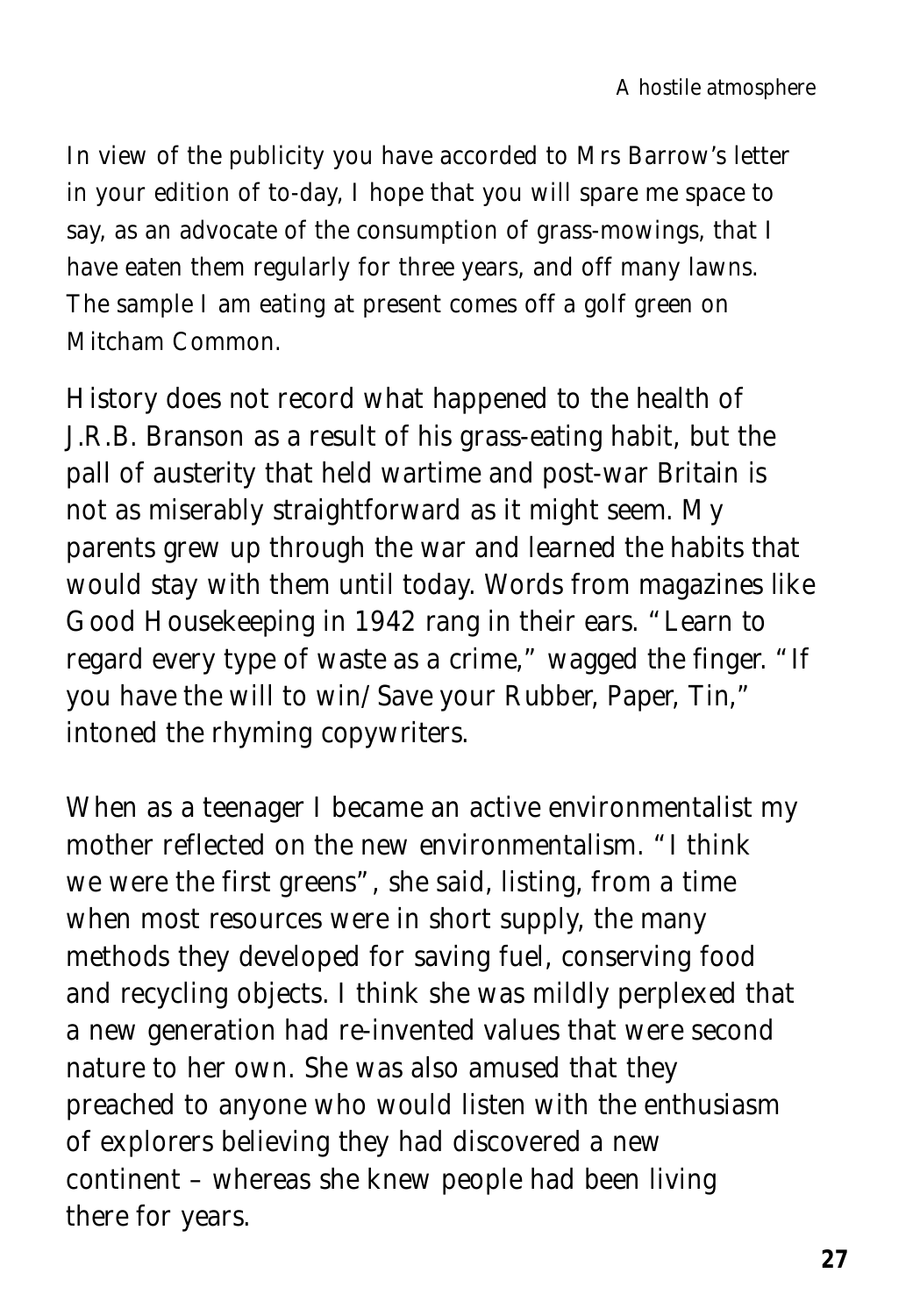In the same year (1940) that readers of *The Times* were advancing the cause of dietary grass, the Ministry of Food published *Food Facts No 1*. "Grow fit not fat on your war diet!" it urged the British public. "Make full use of the fruit and vegetables in season. Cut out 'extras', cut out waste; don't eat more than you need. You'll save yourself money, … and you'll feel fitter than you ever felt before."

### Sacrifices and benefits

The upbeat and hopeful tone of the government was part of a double strategy, combining persuasion and legislation. And it proved to be more than self-serving rhetoric. The combination of moral leadership and rationing had two significant results. People did, indeed, become fitter and healthier; and consumption of resources was drastically cut. The awareness that each had a personal role to play spread through the population. Lady Reading's comments in July 1940 have an unintended resonance today, in the context of global warming: "Very few of us can be heroines on the battlefront, but we can all have the tiny thrill of thinking as we hear the news of an epic battle in the air, 'Perhaps it was my saucepan that made a part of that Hurricane' ''.

Every aspect of people's lives came to be scrutinised. The Board of Trade issued an advisory leaflet in 1943, *Getting Ready for Baby*, that exhorted the population to "Never buy more napkins than you really need. Remember fair shares for others, too." Non-government groups also took part in the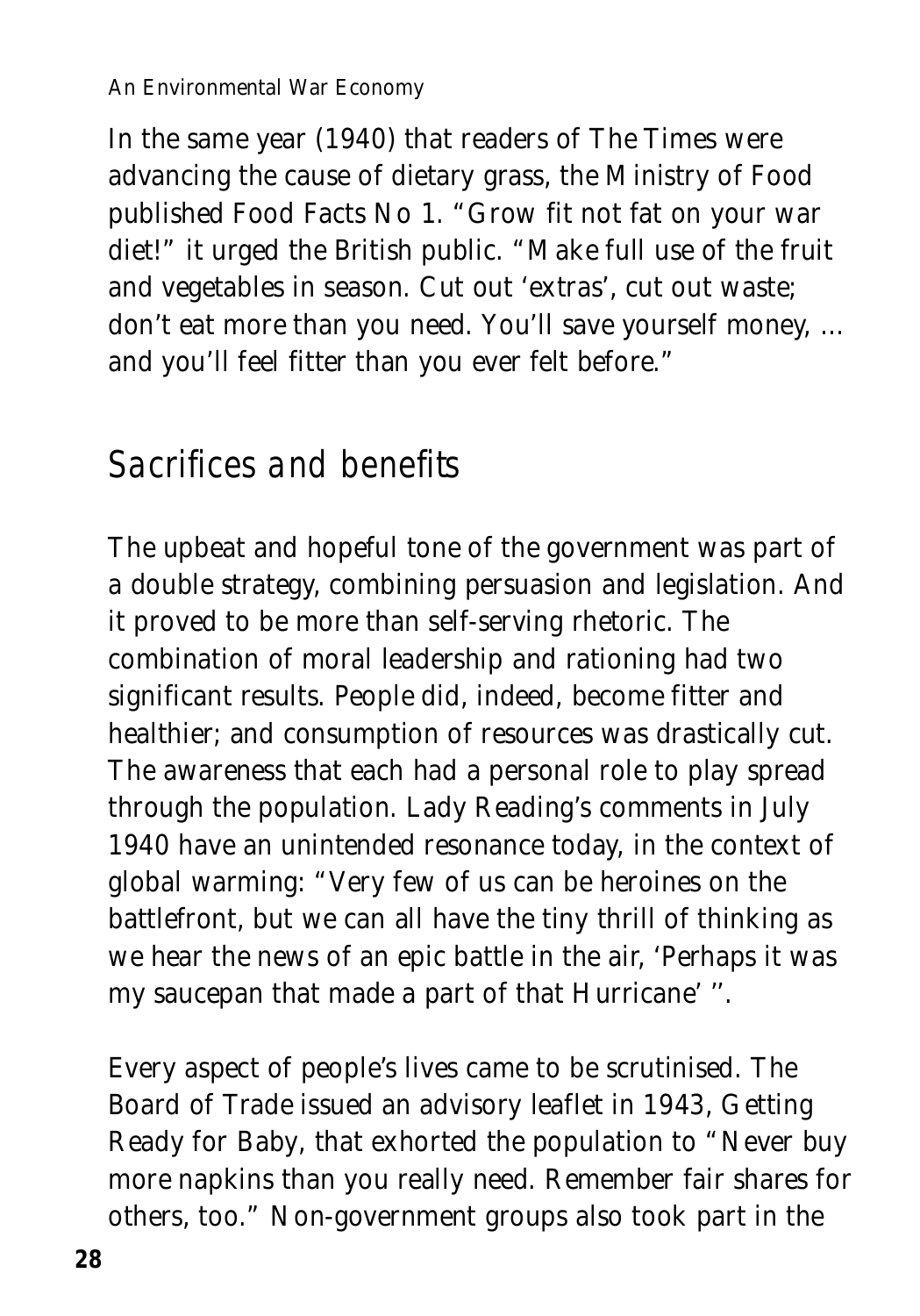refashioning of people's behaviour. In *Feeding Dogs and Cats in Wartime* the RSPCA advised people: "Potatoes are plentiful and if you put in extra tubers when digging for victory you will not have it on you conscience that shipping space is being taken for food for your animals."

There was nowhere to hide from the message that the defeat of an external threat depended on how you carried out the tiniest act in your daily life. Then, as now, one of the greatest challenges was fuel conservation. The government dubbed it "The Battle for Fuel". If you stayed in a hotel in late 1942 and decided to wash away the anxiety of war-time Britain you would have been confronted with this sign: "As part of your personal share in the Battle for Fuel you are asked NOT to exceed five inches of water in this bath. Make it a point of honour not to fill the bath above this level."

The Ministry of Fuel and Power would let no one forget that "Britain's 12,000,000 households are 12,000,000 battle fronts in this great drive to save fuel". People were told to lag their hot-water tanks properly, save milk bottle tops and recycle tyres and inner tubes. *Good Housekeeping* magazine reminded its readers in 1943 that "few books bear second reading – comb your bookcase for salvage". (Would any of today's book reviewers disagree?) The National Savings Committee told people: "The 'Squander-bug' causes that fatal itch to buy for buying's sake – the symptom of shopper's disease."

For Joanna Chase writing in *Sew and Save* the cause was taken to evangelical lengths. "Gone are the days when any of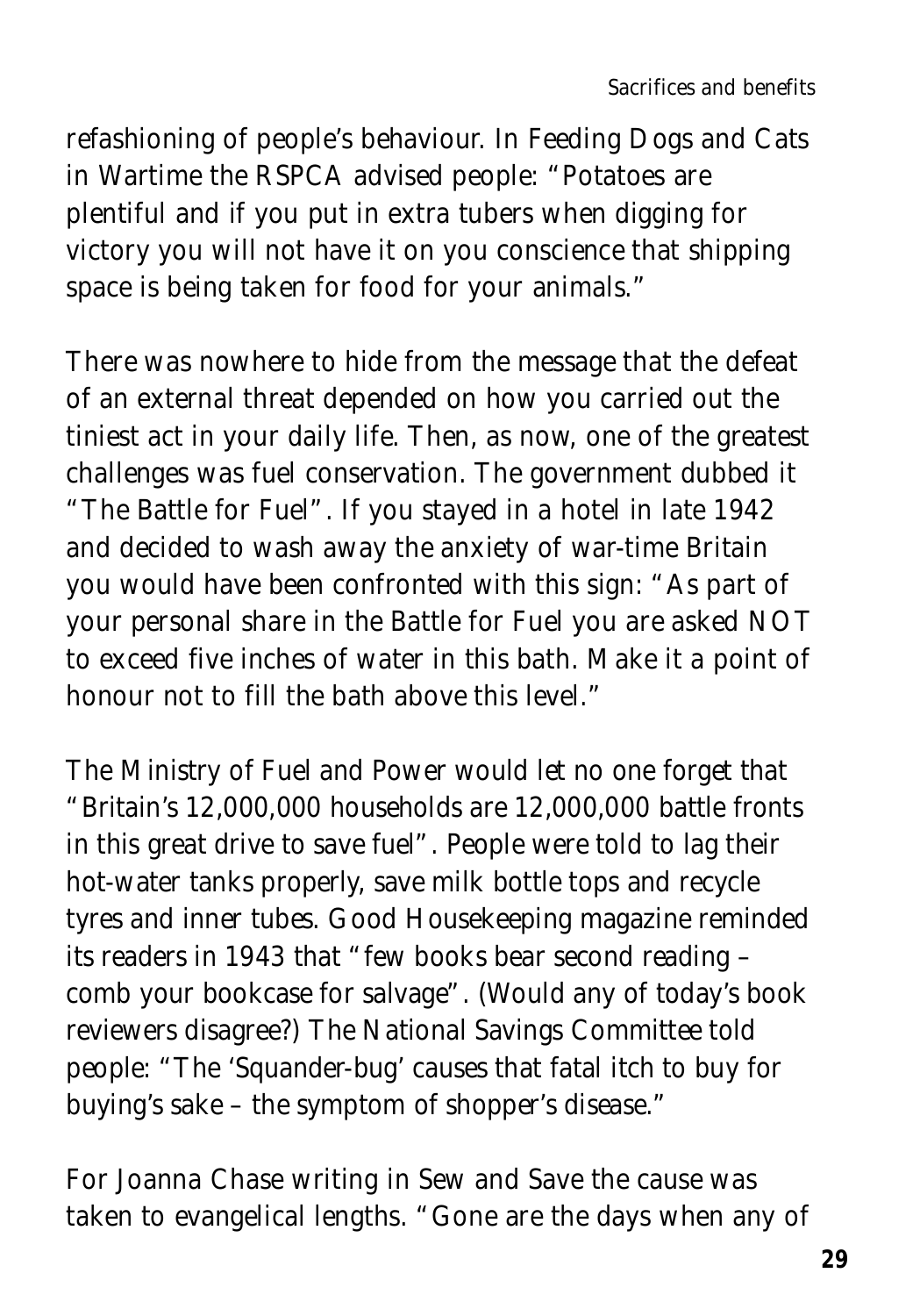#### *An Environmental War Economy*

us have either the money or the space to possess six of everything in our undies drawer. But you should try to have three of everything, one set on your back, one in the wash, and one clean and ready for any emergency that may crop up." And in 1942 a rail companies' advertisement contained the lines: "At this most important time/Needless travel is a 'crime'."

But the barrage of information was a success. A combination of emergency powers brought in during the war and a concerted public campaign to change attitudes cut waste dramatically. By April 1943, for example, 31,000 tonnes of kitchen waste were being saved every week, enough to feed 210,000 pigs. Food consumption fell 11 per cent by 1944 from before the war. Scrap metal was being saved at the rate of 110,000 tonnes per week.

Between 1938 and 1944 there was a 95 per cent drop in the use of motor vehicles in the UK. Even in the United States fuel was strictly and successfully rationed to eliminate unnecessary travel. Such a drop exceeds even the deepest cuts in consumption that the most pessimistic climate watchers say is needed in wealthy countries today. In a similar period, 1938–1943, the use of public transport increased by 13 per cent.

Across all goods and services consumption fell 16 per cent. Reductions at the household level were much higher. In just six years from 1938 British homes cut their coal use by 11 million tonnes, a reduction of 25 per cent. The Ministry for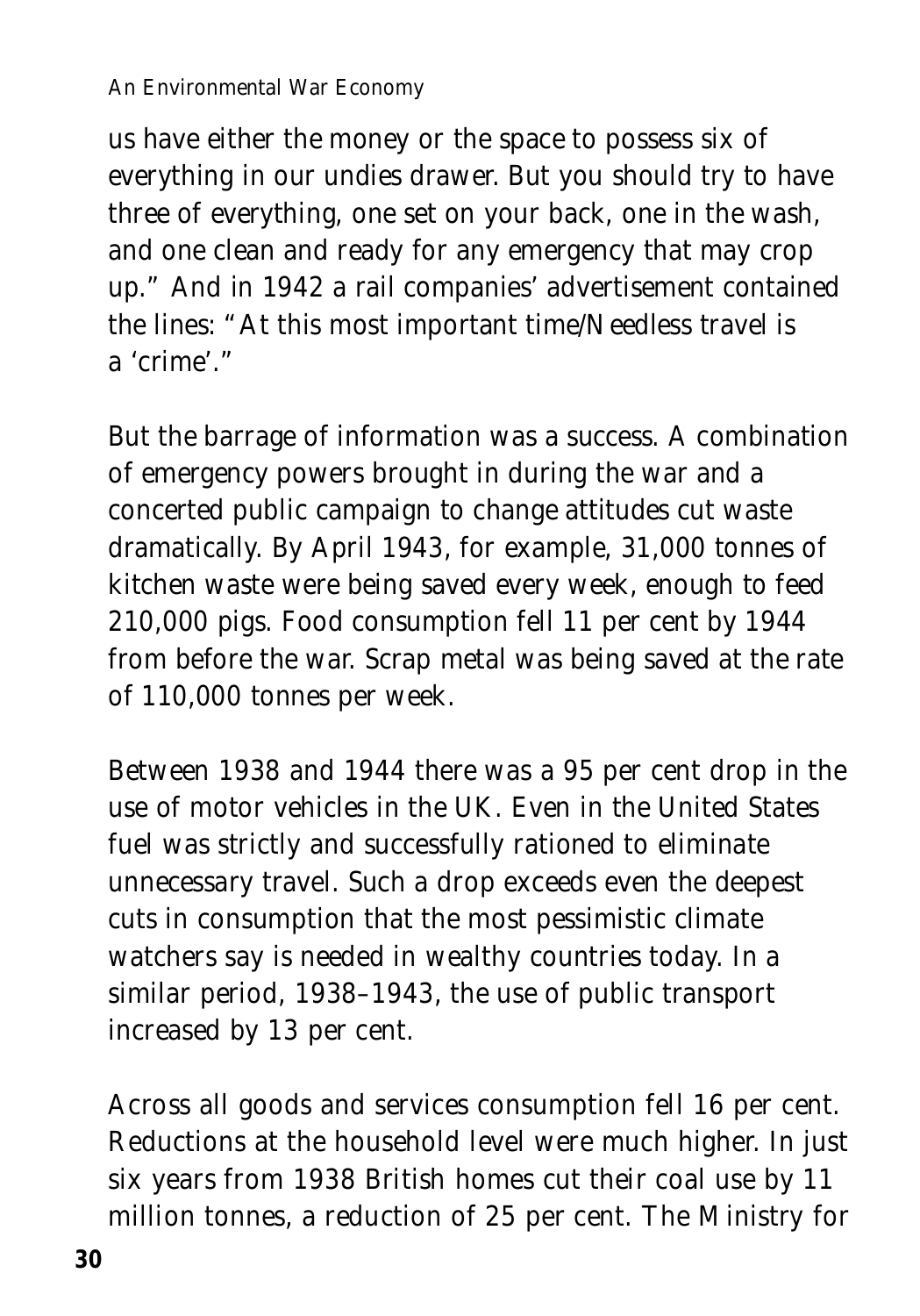Information meanwhile produced *Data for the Doubtful* for anyone inclined to question the massive conservation drive.

History also judged kindly the overall effect on people's health of the new ways of living. The period from 1937 to 1944 saw a dramatic fall in infant mortality, a clear indicator of more general improvements in the nation's health. At the start of the period around 58 children per 1000 died before their first birthday. By 1944 that figure had fallen to 45 per 1000. By contrast, today's shift towards a high-energy, high-mobility economy, and the resulting growth in traffic volumes, is damaging health as well as conviviality. By 2020, for example, transport is predicted by the International Red Cross to become the third most common cause of death and disability.

### Lessons of war economies

How relevant is Britain's experience during wartime to the challenge of climate change? It is easy to imagine the cry that would go up today when people realise the degree of cuts in consumption necessary to preserve and share a habitable planet. To many it will seem a sacrifice too far. Most decisionmakers live far removed from the murderous reality of climate change. Few people in industrialised countries – least of all those whose houses have *not* been recently flooded – will regard the threat of global warming as urgent enough to justify draconian disturbance of their private lives and consumption habits. To Bangladeshis and Mozambicans living in flood zones, however, it might seem more critical.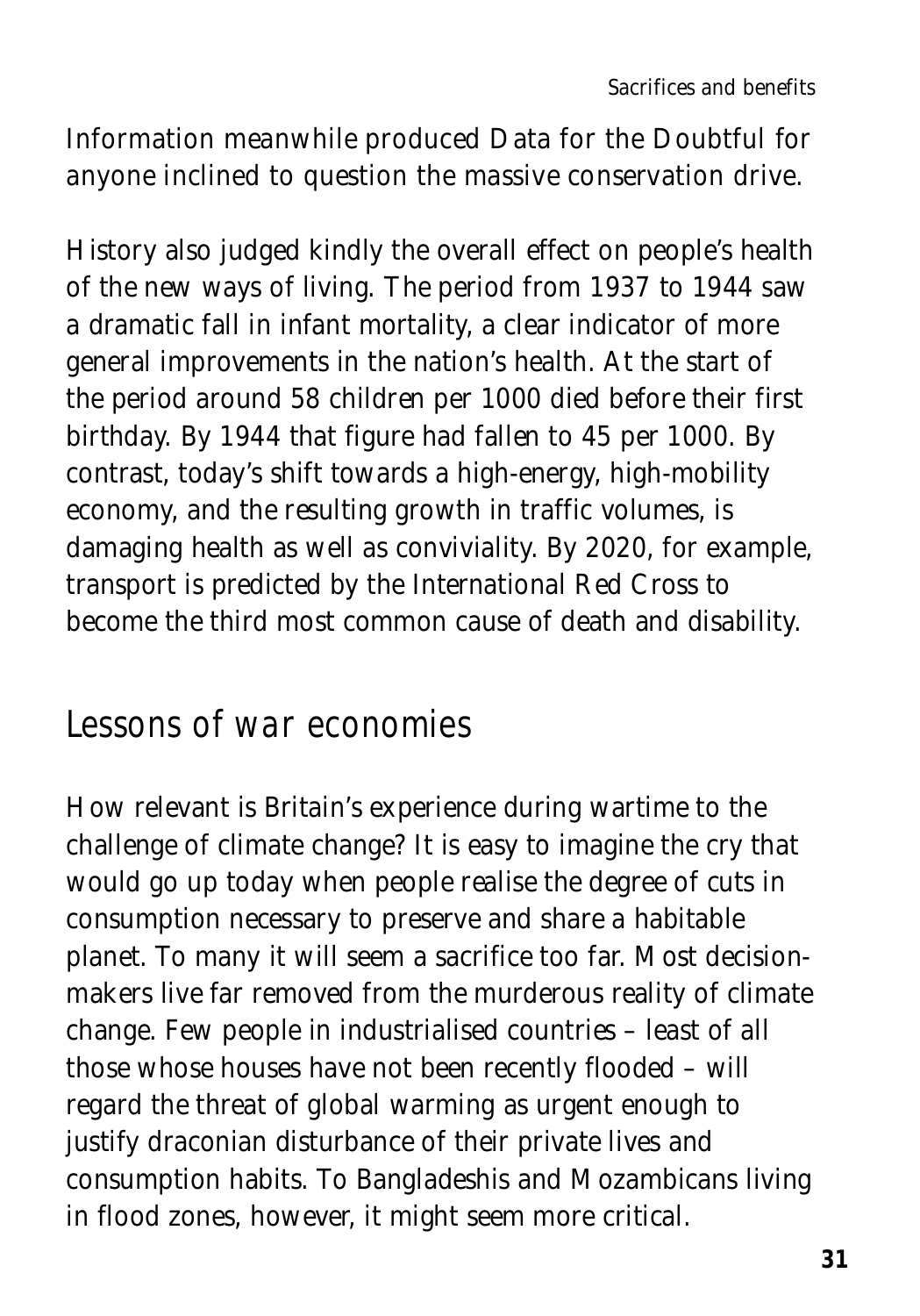### *An Environmental War Economy*

Yet the situation in the global environmental war economy is not so different from the dilemma that faced individuals in Britain's war economy. As Hugh Dalton, president of the Board of Trade, put it in 1943, "there can be no equality of sacrifice in this war. Some must lose their lives and limbs, others only the turn-ups on their trousers." Impacts may differ, in other words, but the acknowledgement of a shared need remains and unifies.

Today's major industrial powers all have relatively recent experience of war economies. In 1942 the US limited gasoline to 3 gallons per week for "non-essential" vehicles. Germany was rationed throughout the war: Japan introduced forms of rationing in 1941.

Rationing in the US was motivated by a patriotic desire to ensure that both citizens and soldiers received a fair distribution of goods. Gasoline entitlement was related to how necessary a person's vehicle was to them. When the US implemented energy rationing at the time of the first OPEC oil crisis in the early 1970s a similar logic was used. The Congressional declaration of purpose announced that "positive and effective action" was needed to protect "general welfare… conserve scarce energy supplies" and "ensure fair and efficient distribution".

Faced with a crisis in which individuals are asked to subordinate personal goals to a common good, they can, and do, respond. This is the lesson of the British and other war economies and it may also prove the rallying cry of a new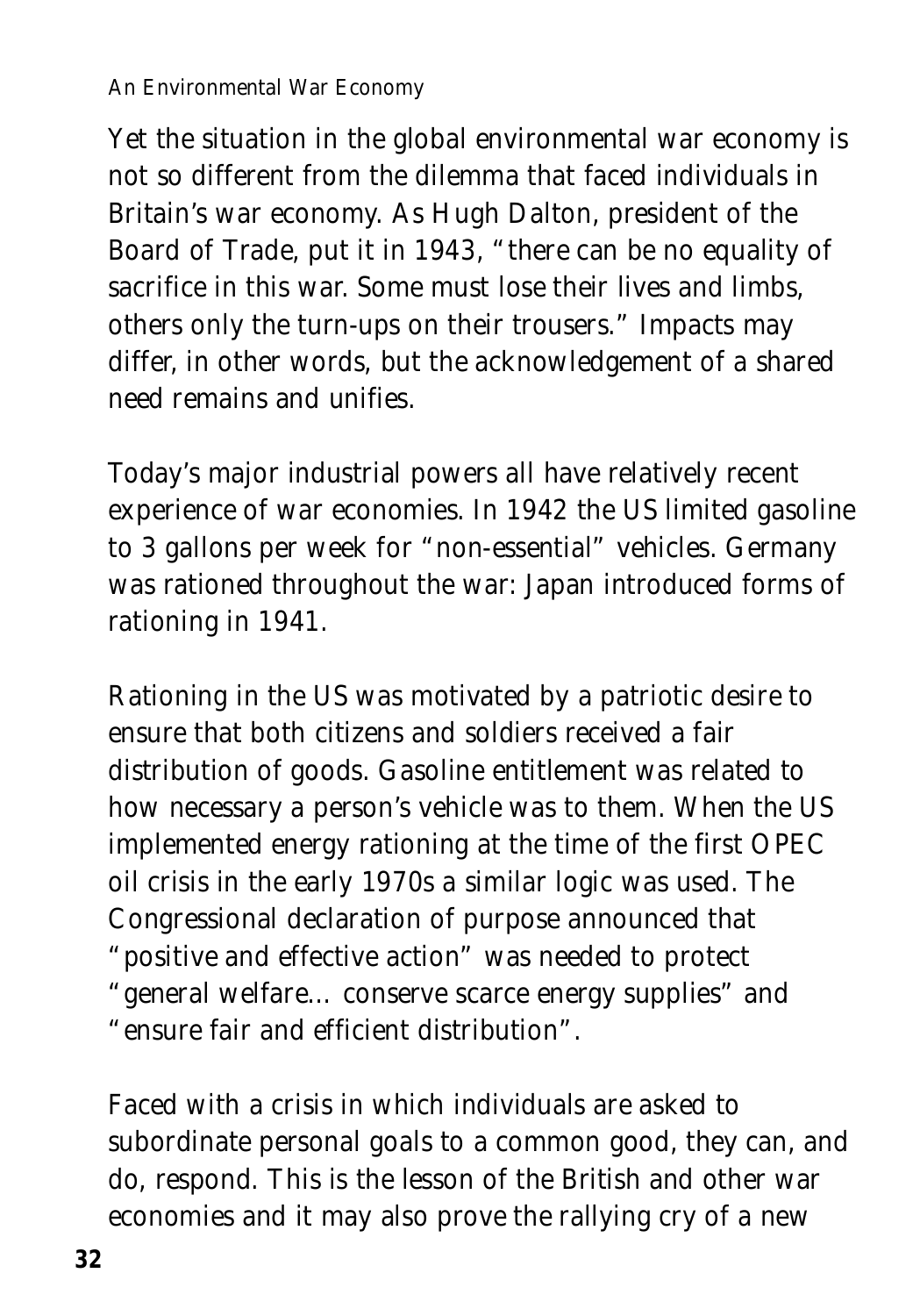environmental war economy. History shows that even though the changes required may be big ones, we are capable of making them – and they may turn out to have unlooked-for benefits. Buried within the "sacrifices" made by ordinary people during wartime are the beginnings of a framework, and a plan, to meet the challenge of global warming.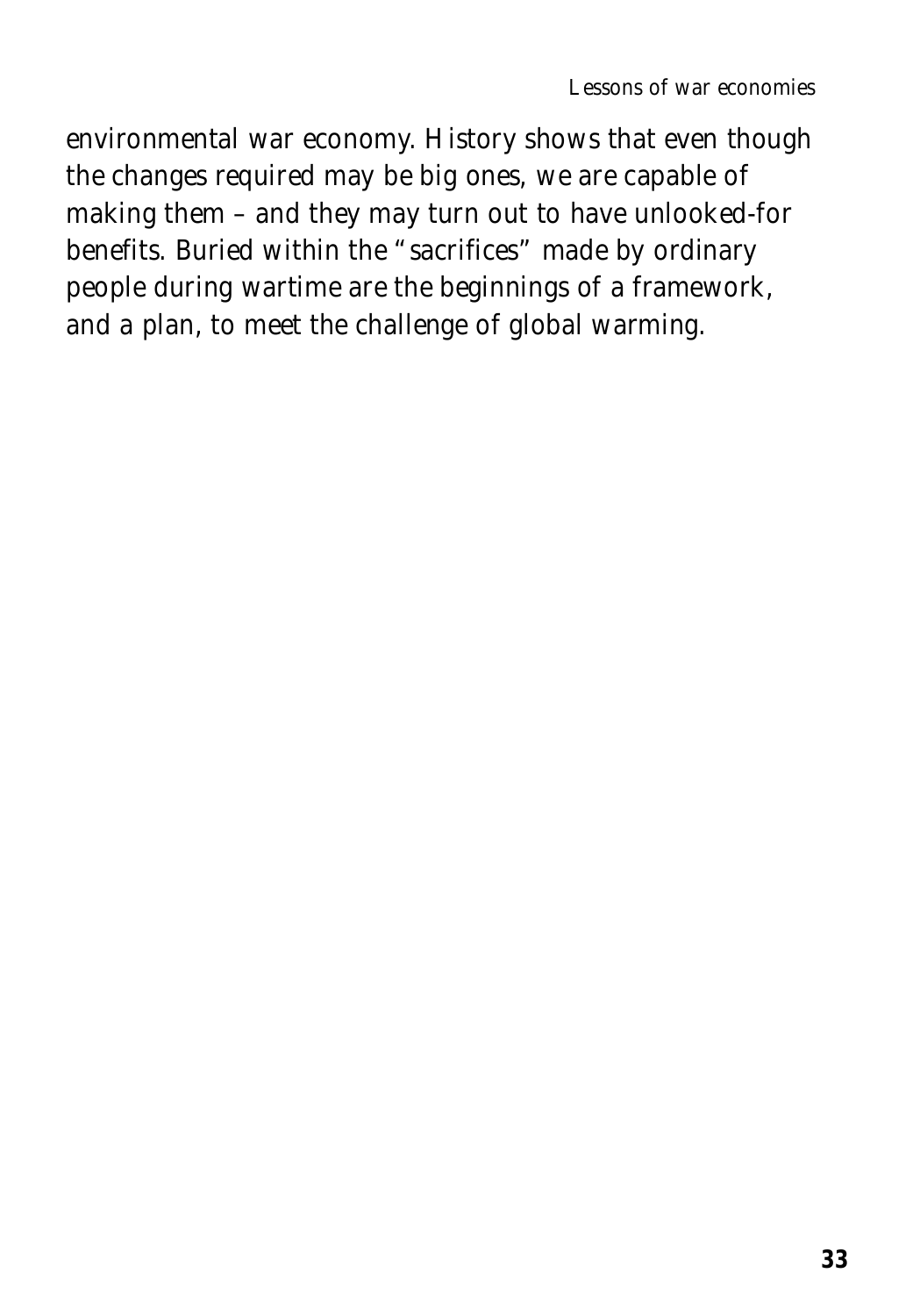## **5 Why We Need to Act Now**

At the fifth anniversary of the Earth Summit in 1997 the United Nations said the next quarter century was "likely to be characterised by declining standards of living, (and) rising levels of conflict and environmental stress", unless there was radical change in the way we produce and consume. At the same time a special session of the UN General Assembly noted only "marginal progress" since the original Earth Summit in 1992.

The next few years will prove critical. The United Nations hosts a Finance for Development meeting in 2002, along with the tenth anniversary of the Earth Summit. Climate change negotiations are passing a crucial stage. The World Trade Organisation, meanwhile, is trying to entrench a business-asusual approach to the global economy.

Business-as-usual is at best a form of reckless environmental speculation, at worst an acknowledgement of failure. But as this pocketbook has tried to show, change is both necessary and possible. The planet's economy does not have to be run like the Titanic, with the masses locked away in steerage while the travellers in first class enjoy a last few minutes of luxury. The world's poor lose their lives and livelihoods when climate change strikes. In the North, by contrast, governments quail at the prospect of persuading people to switch from cars to the train. We are surely capable of a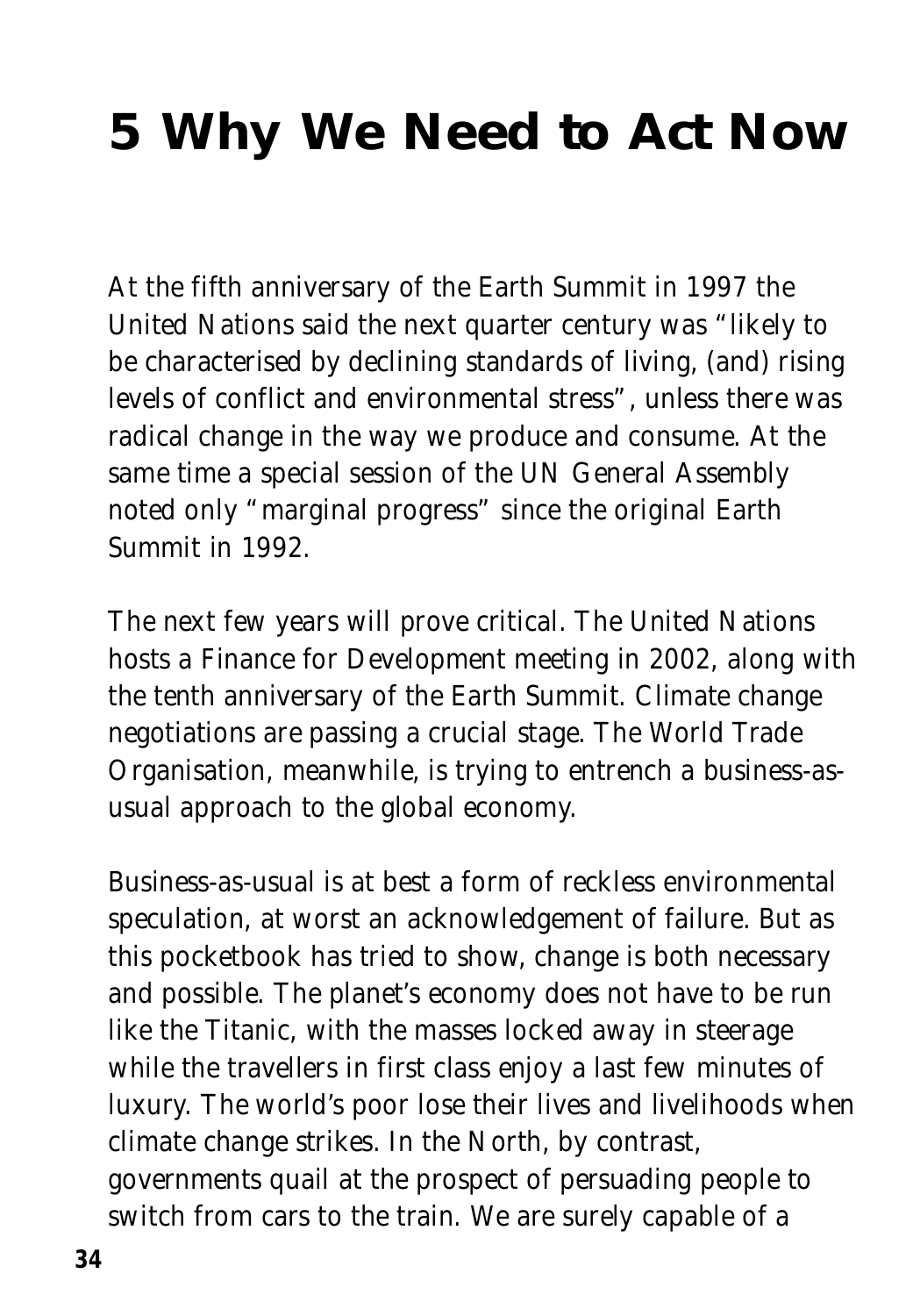bolder vision – one which is both more generous but also, in the long-term, more realistic.

Ecological debt suggests a fundamental realignment of who owes whom in the international economy. A new mood of humility on the part of rich countries needs to characterise their negotiations with less developed countries. Even the old, largely unmet UN aid target of 0.7 per cent of gross national product (GNP) becomes irrelevant against the scale of resources that poor countries will need to mitigate the impact of climate change.

But to get even close to the necessary cuts in fossil fuel consumption requires governments first to make and then to win the argument for action in public. Then change needs to happen within an orderly and logical framework such as contraction and convergence.

Is any of this feasible? The evidence suggests that it is. In the recent past the US conserved energy to protect "general welfare" and "ensure fair and efficient distribution". In wartime they called it rationing. Today we would call it the issuing of "equity" in the global economy. Developing countries would for the first time receive their fair entitlements.

Everyone has to live within the limits of acceptable behaviour: climate change merely introduces a new but significant parameter. This applies as much to businesses as to people. Throughout history business has adapted to new regulatory environments. Action taken by the small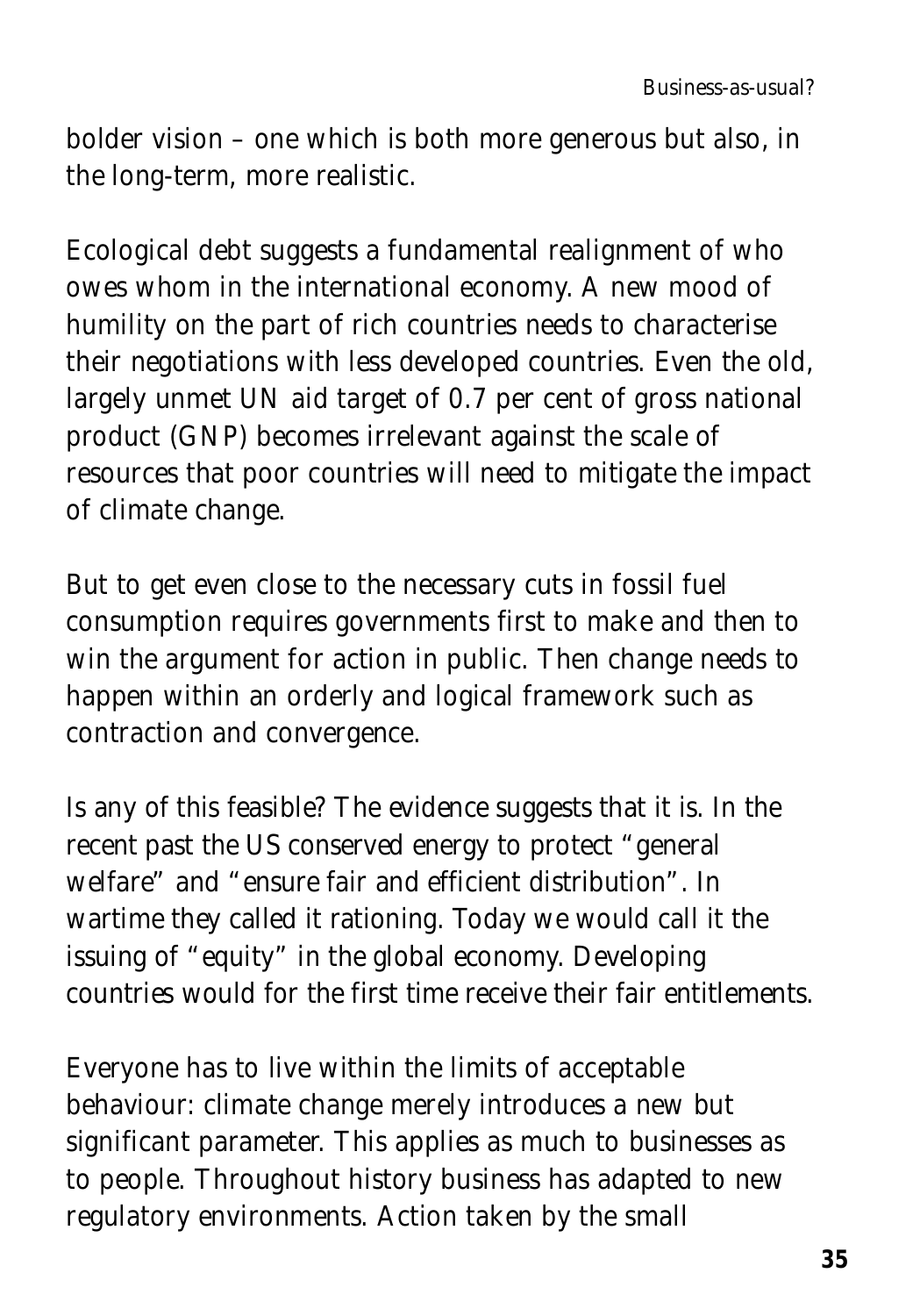*Why We Need to Act Now*

Caribbean island of St Lucia shows what is possible. In the front line of rising sea levels, it has committed itself to a programme of 100 per cent renewable energy.

## A three-point plan

The alternative – the business-as-usual scenario – could well mean that "development", as it has been defined over the last half-century, ceases to exist, overwhelmed by the forces of climate change. To prevent this happening, we need to take three steps. First we must recognise ecological debt, establishing an internationally agreed method of measuring it, centred initially on climate change and the use of fossil fuels. We should examine its implications for international relations. One way of doing this would be an international commission to investigate its consequences for debt, trade, aid and other economic links. Finally we need to prepare for environmental war economies. Each industrialised country should devise a sustainability adjustment plan (SAP) to balance its environmental budget over an agreed period. Theses would be based on equal rights to the atmosphere, within a framework of emissions cuts needed to halt climate change.

Industrialised countries should arrive at the 2002 Earth Summit anniversary with clear plans for achieving reductions of 60–90 per cent in domestic carbon dioxide emissions. All countries committed to the Earth Summit process should have a National Strategy for Sustainable Development in place by 2005. Most countries already have such plans: they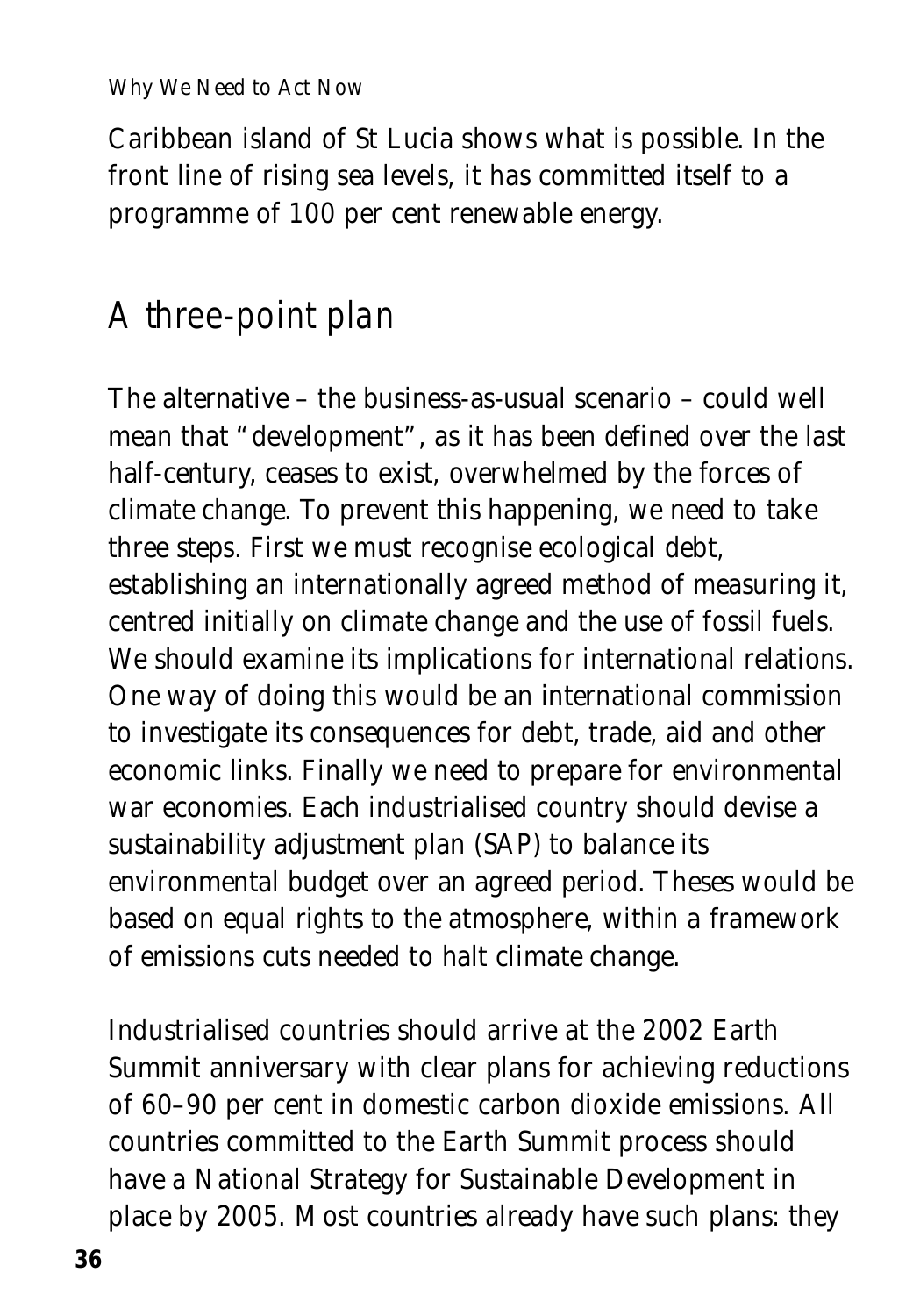could well form the basis of the new sustainability adjustment programmes.

These are radical proposals: to many people they may seem impracticable. But the alternatives are stark. In the short term the toll of climate-related, man-made disaster will kill millions, leave large areas of the planet uninhabitable, widen the gap between rich and poor, turn frustration among developing countries into overt anger and fuel the growth of conflict, civil war and mass migrations. In the longer term, when measures do finally have to be taken, even in the developed world, the structure of government may be at risk. And although it may take the equivalent of an environmental war economy to balance the books, it's clear that unless the carbon debt is tackled, we will all be environmentally bankrupt.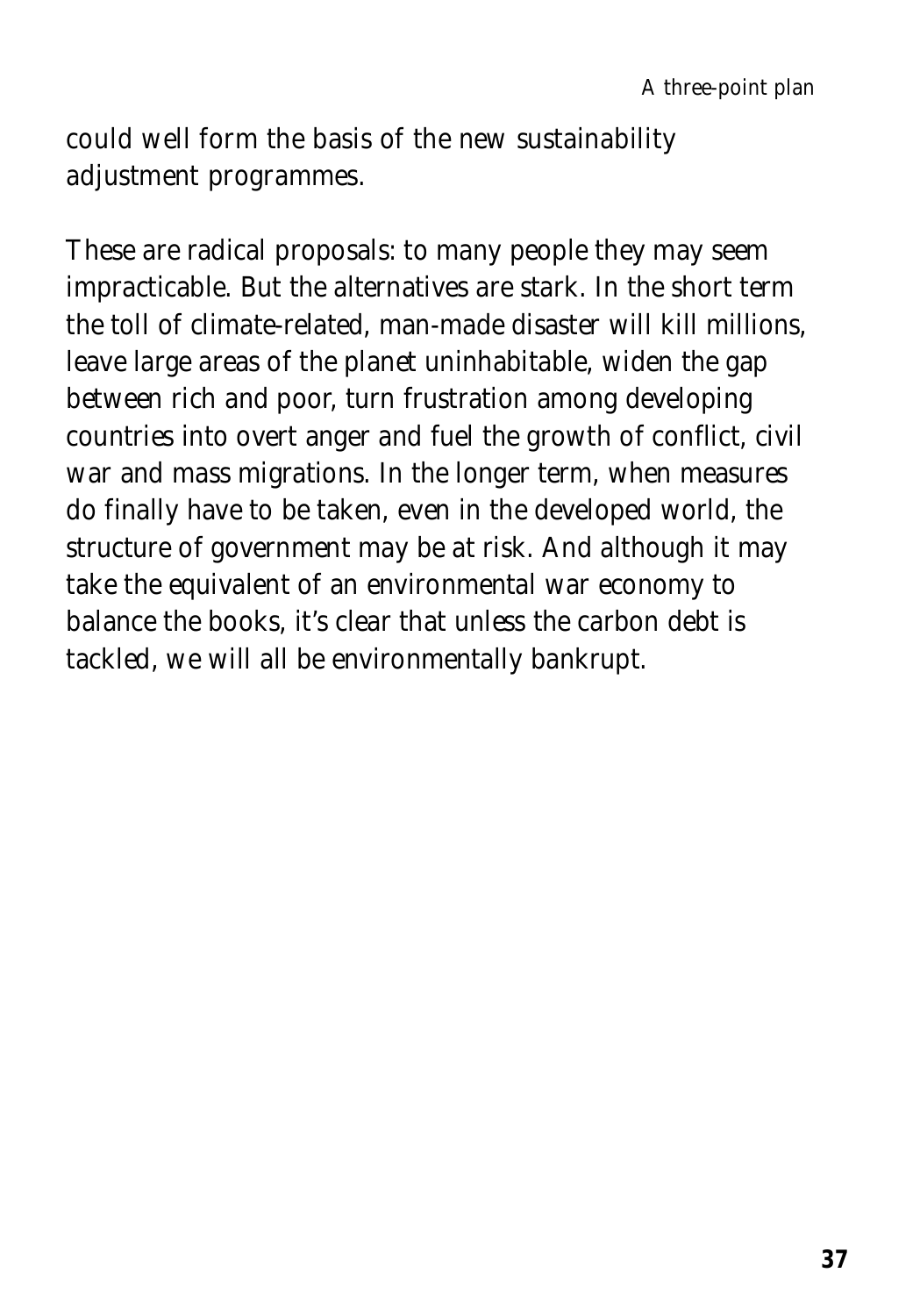## **6 The Arguments for Eco-Debt – A Summary**

The reality of global warming is now accepted. Studies by the UN's Intergovernmental Panel on Climate Change suggests the atmosphere may warm by as much as 6 degrees Celsius over the next century. Research suggests that the cost of disasters driven by climate change could exceed total world economic output by 2065 at the latest. The poorest people in the poorest countries will suffer disproportionately but the rich will also be affected. In the long term the integrity of governments may be at risk.

Action commensurate with the scale of the problem is nonnegotiable. History also suggests it is possible. The wartime economy of Britain, and other states, showed that where government and people unite in the perception of a shared crisis, radical changes in lifestyle are possible. In Britain, huge savings in energy and resources were achieved: people were also healthier – and, some argue, happier. Low-energy lifestyles may be more convivial. An "environmental war economy" could achieve similar results.

Ecological debt creates a new framework to understand climate change and to design action plans to halt it. Its fundamental principle is that the atmosphere is a global

"commons", in which everyone has an equal share. Agreeing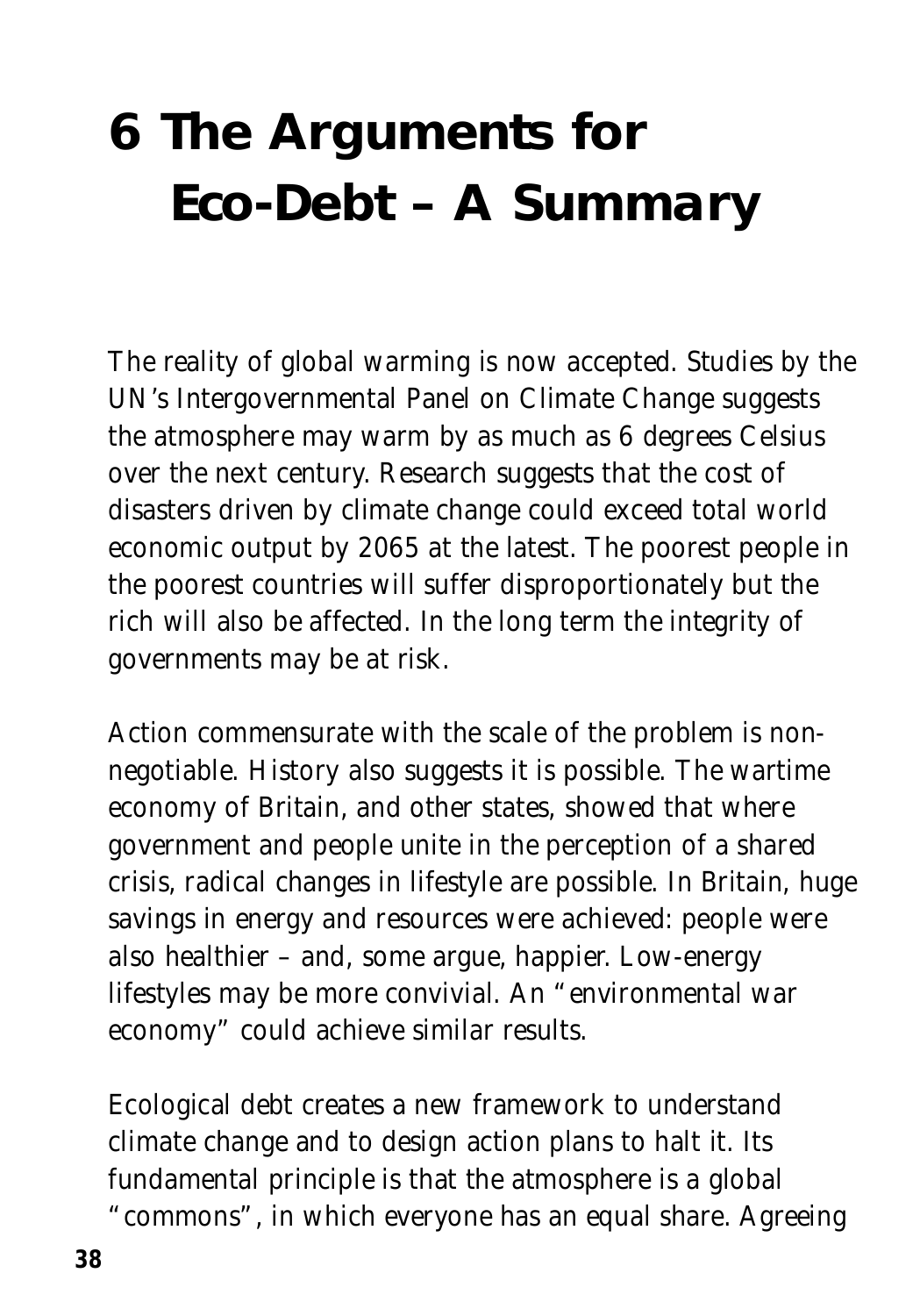what each person's carbon dioxide "allowance" should be, and then working out a plan to equalise them, provides the basis for an equitable global adjustment programme to cut greenhouse gas emissions and halt global warming.

The best way of achieving this is through "contraction and convergence". First, the world must agree on a collective target for reducing greenhouse gas emissions – for example, 60 per cent by 2030. Then, each country agrees to "converge" on this date by equalling out *per capita* emissions. It may choose to do this by introducing a *sustainability adjustment programme* (SAP). These can draw on the experience of the orthodox – and for developing countries, often traumatic – structural adjustment programmes. The difference will be that the sustainability adjustment programmes will be aimed, not at maximising economic growth at all costs but at optimising growth within environmental limits.

A policy framework such as contraction and convergence is a way of sharing out, logically, the atmosphere's ability to soak up pollution. It is the only way to introduce coherence on curbing climate change to all major international economic negotiations. Failure to act will lead to worldwide environmental bankruptcy.

To achieve this three steps need to be taken. We must:

● **Recognise ecological debt. Establish an internationally agreed measure of ecological debt, initially focused on climate change and the use of fossil fuels.**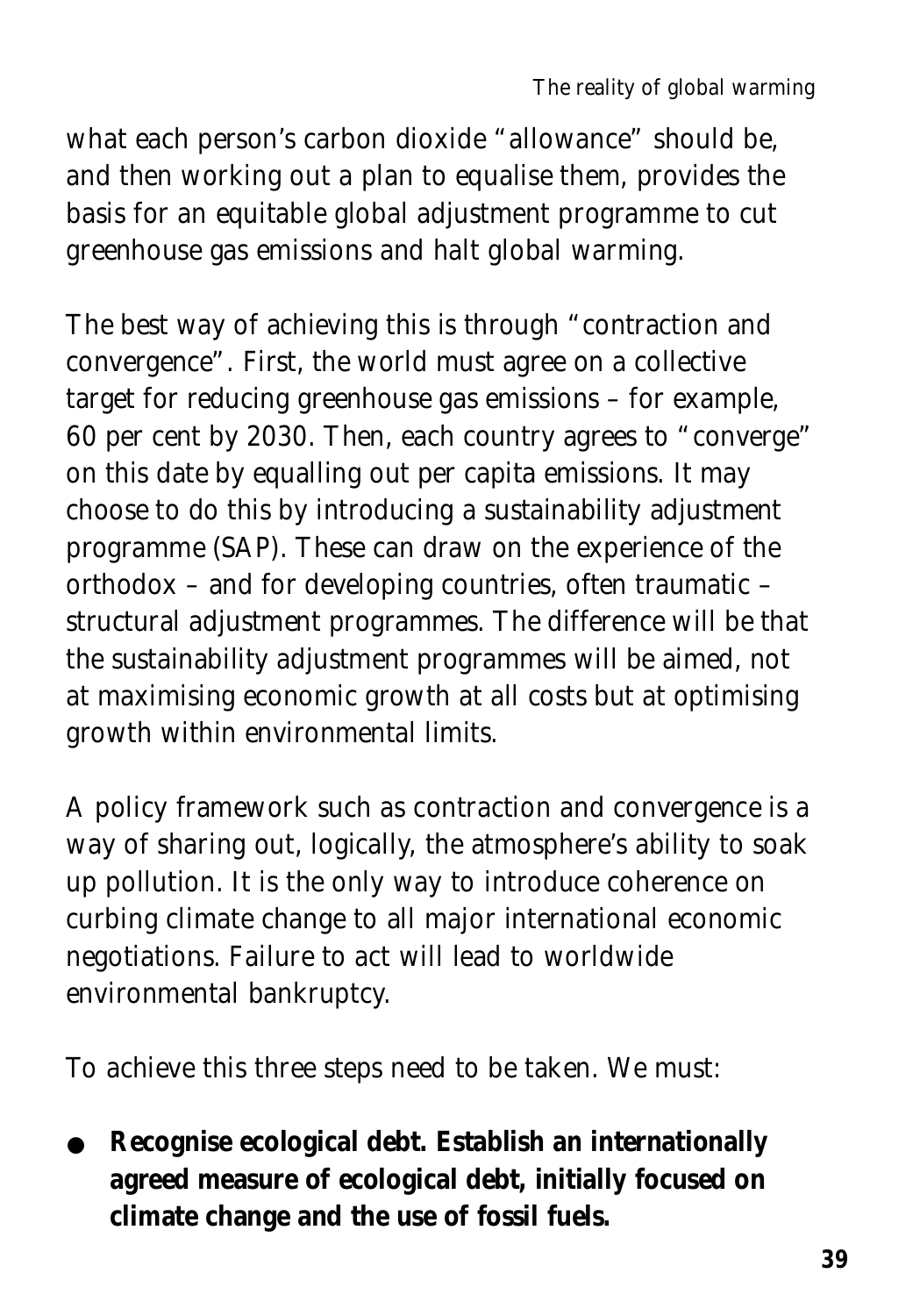- **See how it changes international relations. Convene an international commission to investigate the implications of ecological debt for conventional relationships on debt, trade, aid and other economic links.**
- **Prepare for environmental war economies. Each industrialised country could devise a sustainability adjustment plan (SAP) to balance its environmental budget over an agreed period. SAPs would be based on equal rights to the atmosphere, within a framework of the emissions cuts needed to halt climate change.**

In the immediate future, industrialised countries should arrive at the 2002 Earth Summit anniversary with clear plans for achieving reductions of 60–90 per cent in domestic carbon dioxide emissions. All countries committed to the Earth Summit process are supposed to have a National Strategy for Sustainable Development in place by 2005. Most countries already have such plans: they could well form the basis of the new sustainability adjustment programmes.